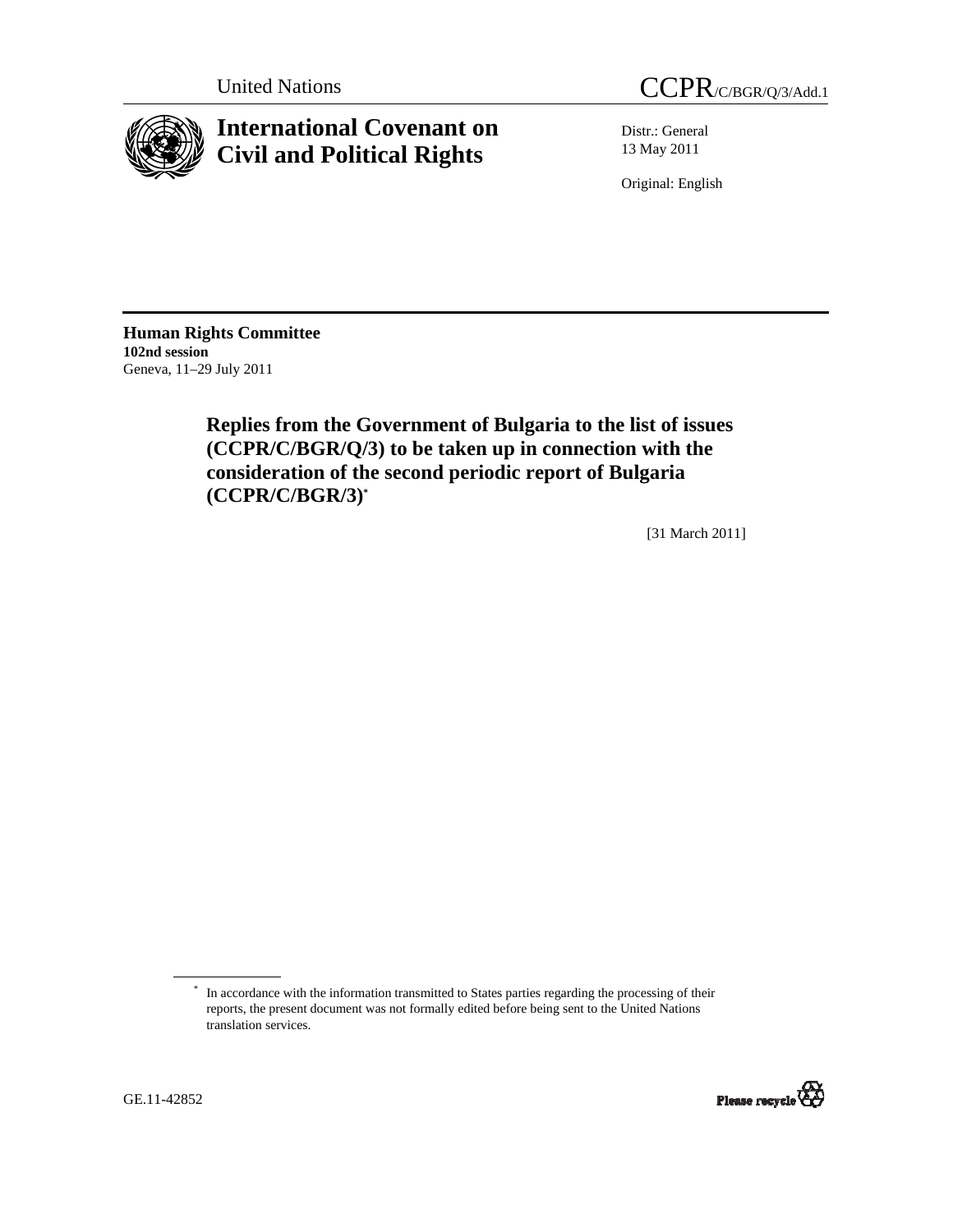# **Reply to the issues raised in paragraph 1 of the list of issues (CCPR/C/BGR/Q/3)**

1. The Supreme Judicial Council has no record of cases where provisions of the International Covenant on Civil and Political Rights (ICCPR) have been directly invoked before the courts of Bulgaria.

2. The mechanisms providing for remedies in cases where individuals claim a violation of the rights contained in the Constitution and in the ICCPR*,* include:

- The civil justice system, through complaints filed with courts, following the usual civil, labour or administrative procedures,
- The administrative-penal procedure. When approached, or on their own initiative, the administrative bodies may, having established an infringement of one or several legal provisions, impose the sanctions provided for by the law;
- The procedure before national human rights institutions, such as the Ombudsman or the Commission for Protection against Discrimination which can receive and act upon complaints of individuals;
- The penal law procedure*,* enacting the relevant provisions of the criminal law. The prosecutor's office can also start criminal prosecution on its own initiative, whenever it becomes aware about the crime committed.
- The procedure of the overall supervision of legality, respectively of the prosecutor's office. In accordance with the Constitution (art. 127) and the Law on the Judiciary (art. 118), the prosecutor's office takes action to repeal unlawful acts, and in urgent and pressing cases to redress violations of rights.

3. As mentioned above, there are various national institutions for the promotion and protection of human rights in Bulgaria, including but not limited to the Ombudsman, the Commission for Protection against Discrimination and the Commission for Consumer Protection.

# **Reply to the issues raised in paragraph 2 of the list of issues**

4. The Constitution of the Republic of Bulgaria of 1991, adopted immediately before the admission of this country to membership of the Council of Europe, reproduces the fundamental principles and provisions of the Universal Declaration of Human Rights and the ICCPR*.* These basic constitutional provisions as well as the principles of the European Convention on Human Rights have been enshrined in the rest of Bulgaria's legislation. Bulgaria recognizes the jurisdiction of the European Court of Human Rights and strictly executes its judgments in respect of Bulgaria.

5. The accession to the European Union (EU) was accompanied by a comprehensive harmonization of the Bulgarian legislation with the *acquis communautaire*, including in the field of human rights. Bulgaria is also bound by the Charter of Fundamental Rights of the EU which came into force together with the Treaty of Lisbon.

6. All these constitutional and legal reforms have contributed to the effective implementation of the provisions of the ICCPR.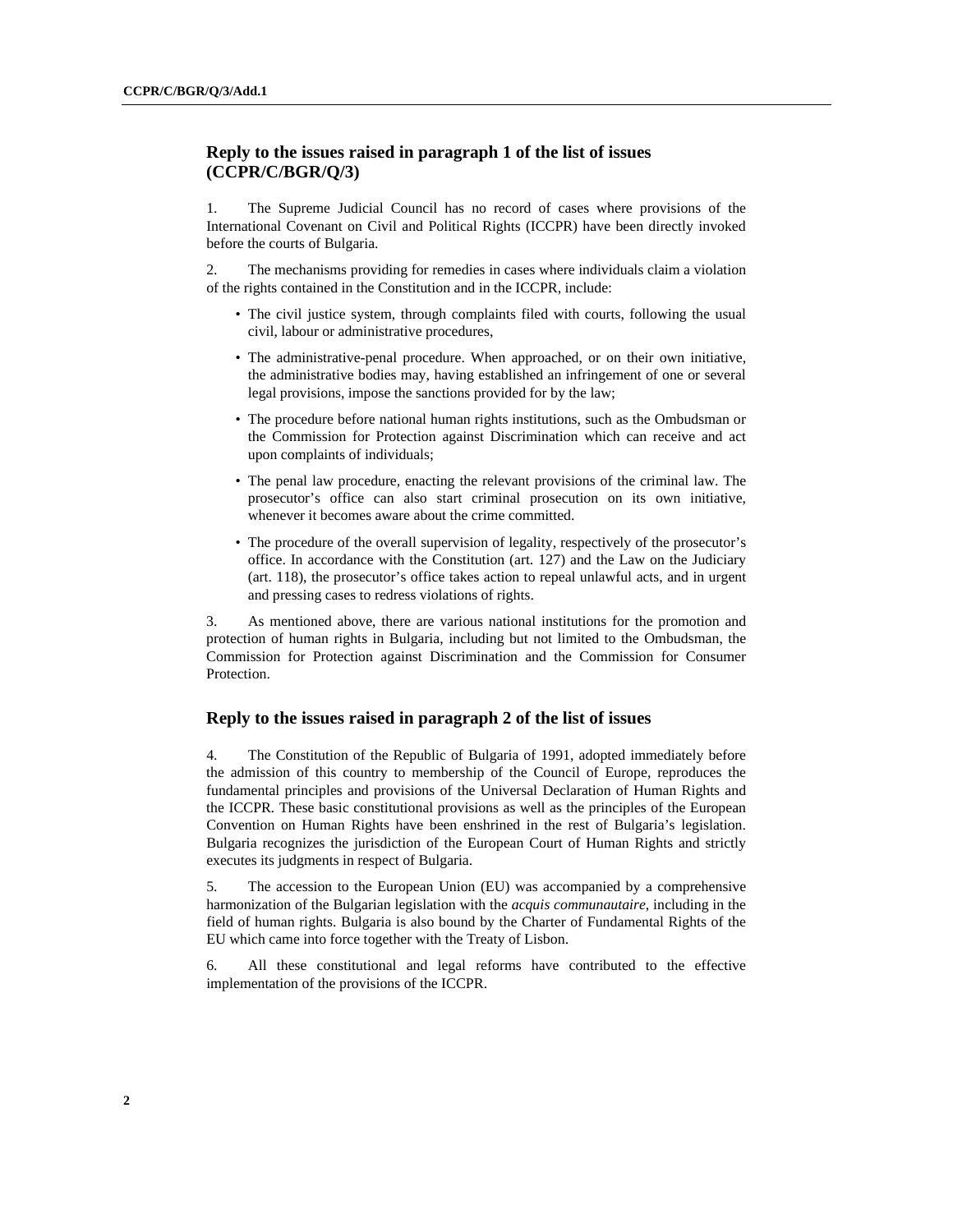#### **Reply to the issues raised in paragraph 3 of the list of issues**

7. The legislative measures adopted by Bulgaria to combat terrorism conform to the international standards in this sphere, meeting the requirement to ensure respect for human rights, on the one hand, and public security, on the other.

8. Bulgaria is a party to the principal international instruments on the prevention and suppression of terrorism, including the International Convention for the Suppression of the Financing of Terrorism, the European Convention on the Suppression of Terrorism, and the 2005 Council of Europe Convention on the Prevention of Terrorism*.* 

9. In accordance with international standards and practice, terrorism and the financing of terrorism are criminalized in the Penal Code of Bulgaria. The relevant articles are 108, 109, 110, 115, 128, 142 (1), 216 (1), 320, 326, 330 (1), 333, 334 (1), 337 (1), 339 (1), 340, 341, 344, 347, 348, 349, 352, 354 (1), 356.

10. Other legislative acts pertaining to the fight against terrorism include:

- The Law on Measures against the Financing of Terrorism (2003) and the List of Natural and Legal Persons, Groups and Organizations Subject to Application of the Measures adopted by the Council of Ministers in 2003. The provisions of the law are consistent with the measures under Security Council resolution 1373 (2001) and with the Council of Europe Convention on Laundering, Search, Seizure and Confiscation of the Proceeds from Crime and on the Financing of Terrorism of 2005;
- The Law on Forfeiture of Criminal Assets (2005). The list of criminal offences which give grounds for forfeiture expressly include terrorism, financing of terrorism, forming, leading or membership of an organized crime group which sets itself the object of committing criminal offences under Article 108a (1) and (2) of the Penal Code (terrorism and financing of terrorism);
- The Law to Amend and Supplement the Law on Administrative Violations and Sanctions (2005) which introduces administrative penal sanctions for legal persons.

Tables 1 - 4 below provide relevant statistics for 2009-2010 on the cases under Article 108a of the Penal Code, the Law on Forfeiture of Criminal Assets, the Law on the Administrative Violations and Sanctions and the Law on Measures against Money Laundering:

| Year |                |                 |                    |
|------|----------------|-----------------|--------------------|
|      | Cases received | Cases completed | Cases left pending |
| 2009 |                |                 |                    |
| 2010 |                |                 |                    |

*Table 1. Cases under Chapter 1 of the Penal Code "Offences against the Republic", Article 108(a) (terrorism)* 

| Year | Cases<br>received | Cases<br>completed<br>(total) | Cases<br>completed<br><i>(motion)</i><br>granted) | Cases<br>completed<br>(motion<br>granted in<br>part) | Cases<br>completed<br>( <i>motion</i><br>denied) | Cases<br>dismissed | Cases left<br>pending |
|------|-------------------|-------------------------------|---------------------------------------------------|------------------------------------------------------|--------------------------------------------------|--------------------|-----------------------|
| 2009 | 147               | 96                            | 73                                                | 3                                                    | 13                                               |                    | 51                    |
| 2010 | 160               | 77                            | 65                                                |                                                      | $\overline{4}$                                   |                    | 83                    |

*Table 2. Cases under the Law on Forfeiture of Criminal Assets.*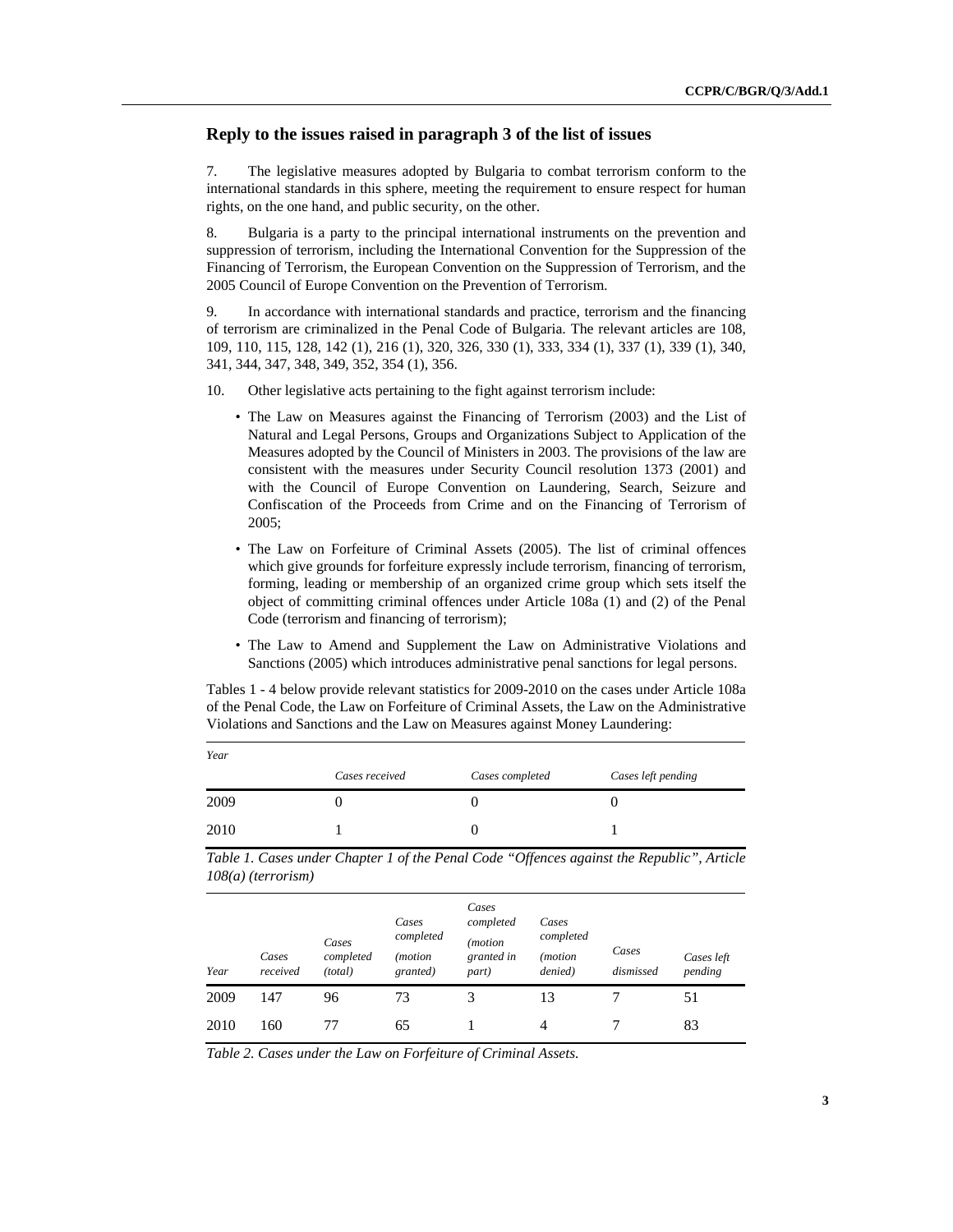| Year | Cases<br>received | Cases<br>completed<br>(total) | Cases<br>completed<br>( <i>motion</i><br>granted) | Cases<br>completed<br>(motion<br>granted in<br>part) | Cases<br>completed<br><i>(motion</i> )<br>denied) | Cases<br>dismissed | Cases left<br>pending |
|------|-------------------|-------------------------------|---------------------------------------------------|------------------------------------------------------|---------------------------------------------------|--------------------|-----------------------|
| 2009 | 42 262            | 33 288                        | 14 108                                            | 3891                                                 | 11.594                                            | 3695               | 8974                  |
| 2010 | 44 869            | 34 4 14                       | 13 969                                            | 4 2 6 0                                              | 12 430                                            | 3 7 5 5            | 10455                 |

*Table 3. Cases under the Law on the Administrative Violations and Sanctions (total).* 

| Year | Cases<br>received | Cases<br>completed<br>(total) | Cases<br>completed<br><i>(motion</i> )<br>granted) | Cases<br>completed<br>( <i>motion</i><br>granted in<br>part) | Cases<br>completed<br><i>(motion)</i><br>denied) | Cases<br>dismissed | Cases left<br>pending |
|------|-------------------|-------------------------------|----------------------------------------------------|--------------------------------------------------------------|--------------------------------------------------|--------------------|-----------------------|
| 2009 | 355               | 276                           | 140                                                | 29                                                           | 67                                               | 40                 | 79                    |
| 2010 | 437               | 234                           | 108                                                | 15                                                           | 66                                               | 45                 | 203                   |

*Table 4. Cases under the Law on Measures against Money Laundering.* 

# **Reply to the issues raised in paragraph 4 of the list of issues**

11. The legal framework for protection against racial discrimination in Bulgaria is presented in detail in the reports by the Bulgarian authorities to the relevant international treaty bodies, including the Human Rights Committee and the Committee on the Elimination of Racial Discrimination.

12. As already explained under the reply to paragraph 1, the victims of alleged discrimination have the alternative whether to submit a complaint before the Commission for Protection against Discrimination or before the court. The Commission for Protection against Discrimination is an established anti-discrimination body, which cooperates closely with civil society and the media, carries out training, surveys, organizes awareness-raising campaigns, etc.

13. Since its establishment in 2005 until January 2010, the CPD received 2,797 complaints and signals, with a trend in their annual increase as follows: in 2005 there were 27 complaints, in 2006 – 289, in 2007 – 645, in 2008 – 738, in 2009 – 1,039, in January 2010 – 25. Complaints received in 2010 totalled 896. This trend demonstrates increased confidence in this institution for combating and preventing discrimination. Public expectations have been raised regarding its work as a public institution providing the opportunity for rapid, genuine, effective and immediate resolution of disputes.

14. Most of the cases (224) alleged multiple discrimination. They are disaggregated by year as follows: two in 2005, 20 in 2006, 42 in 2007, 59 in 2008, and 95 in 2009.

Table 5 provides relevant statistics on the cases under the Law on Protection against Discrimination for 2009-2010: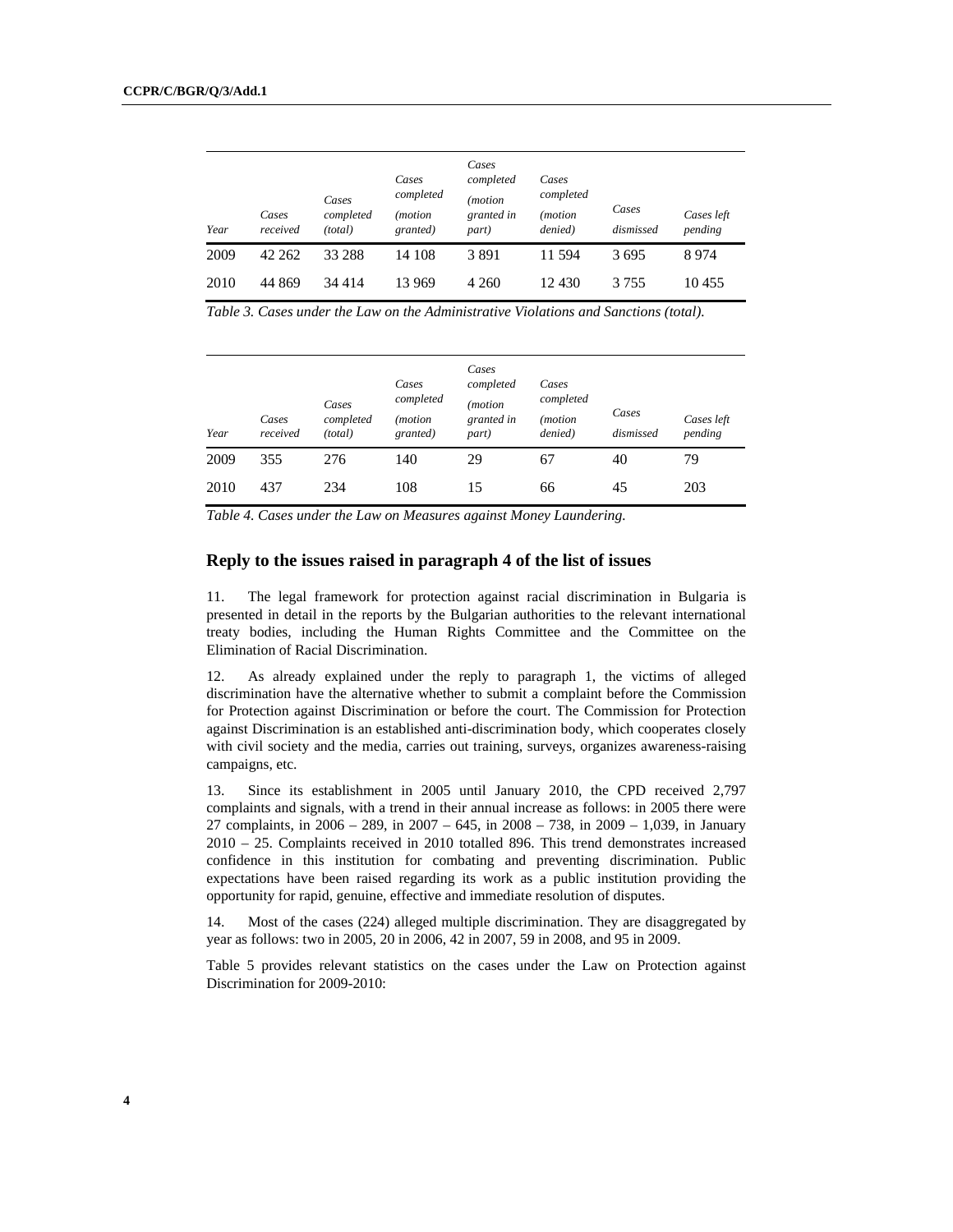| Year | Cases received | Cases completed<br>(total) | ( <i>motion granted</i> ) | Cases completed Cases completed<br>(motion denied) | Cases<br>dismissed |
|------|----------------|----------------------------|---------------------------|----------------------------------------------------|--------------------|
| 2009 | 39             | 37                         |                           | 19                                                 | 16                 |
|      |                |                            |                           |                                                    |                    |
| 2010 | 18             | 19                         | 3                         | 13                                                 | 3                  |
|      |                |                            |                           |                                                    |                    |

#### *Table 5. Cases under the Law on Protection against Discrimination.*

15. Regarding the Equal Opportunities for Women and Men Bill which was drafted by the Ministry of Labour and Social Policy in February 2001, it did not enjoy the support of the National Assembly in either 2002 or 2003. In 2003 this concept was reconsidered, and the matter of promoting the equal treatment of women and men was incorporated into the omnibus anti-discrimination Law on Protection against Discrimination. In 2006, the Ministry of Labour and Social Policy drafted a new Equal Opportunities for Women and Men Bill, which was approved by the Council of Ministers on 20 July 2006. However, the standing committees in the Parliament returned the draft for reconsideration, due to the numerous overlapping clauses with the Law on Protection against Discrimination.

# **Reply to the issues raised in paragraph 5 of the list of issues**

16. Bulgaria has established an independent body, the Council for Electronic Media (CEM)*,* to monitor the content of the advertising spots and music videos, film works and series broadcast in the programme services of the radio and television broadcasters. CEM can be alerted by the Ministry of Labour and Social Policy, other governmental and nongovernmental organizations, as well as by members of the public. It also carries out periodic monitoring and analyzes the trends in the programme services of the various radio and television broadcasters, including in respect of existing or potential risks of discrimination on grounds of sex, taking into account both implicit and explicit media messages.

17. Since 2006, complaints can also be lodged with the two Ethics Commissions (for Print Media and for Electronic Media) at the National Council for Journalistic Ethics Foundation. This is a system for self-regulation of the print and electronic media in Bulgaria through the interpretation and implementation of the Ethical Code of the Bulgarian Media and settlement of disputes between the media and their audience. The procedure for examination of complaints is accessible to all, fast and free of charge.

18. The Commission for Protection against Discrimination also reviews cases of alleged discrimination on grounds of sex, including cases referring to media propagating stereotypes against women.

19. There are a number of inter-governmental organizations in Bulgaria, active on issues of gender equality, which closely monitor the media to prevent the broadcasting of programmes that stereotype women's role in the family and society and impair their dignity; they also carry out campaigns to raise public awareness of these issues.

20. The National Strategy for Promotion of Gender Equality 2009–2015*,*  approved by the Council of Ministers on 10 December 2008, formulated the national policy for achieving full gender equality. Its implementation is monitored closely by the National Council on Gender Equality with the Council of Ministers which involves representatives of various ministries and agencies as well as of non-governmental organizations working in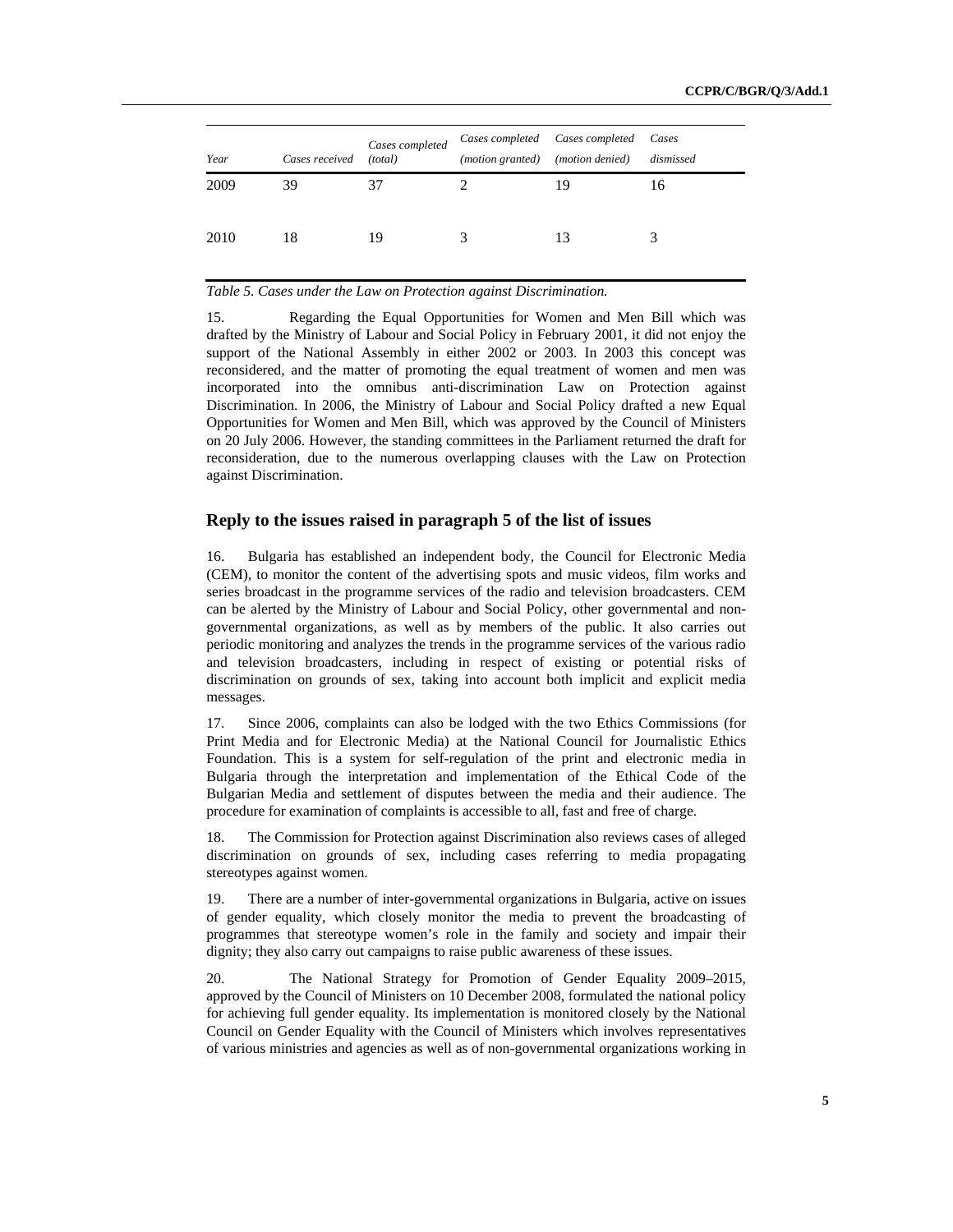the field of gender equality. It is their opinion that the National Strategy has contributed significantly to the enhancement of the status of women in society. Among the various activities carried out within the implementation of the National Strategy, training has received a particularly positive assessment. Since 2005, the Ministry of Labour and Social Policy has provided short-term training to over 1,000 experts from the central, regional or local executive bodies, aimed at increasing the administrative capacity for implementation of gender equality policies, adopting an integrated approach for equal treatment of women and men (gender mainstreaming), and elaborating methods for gender analysis in the process of developing, monitoring and assessing policies and legislation.

21. Regarding women's status in the political life of the country, it should be noted that the Chairperson of the current 41st National Assembly is a woman. The ratio of women to men vice-chairpersons (one chairperson from each parliamentary party) is 1 to 5. Women serve as chairpersons of the parliamentary standing committees. Currently women chair 6 of the 17 committees: Budget and Finance Committee, Legal Affairs Committee, Labour and Social Policy Committee, Environment and Water Committee, Agriculture and Forests Committee, and Culture, Civil Society and Media Committee. Since the mid-1990s, women have been occupying senior political and government positions: prime minister (1994- 1995); deputy prime minister, ministers, chairwomen of state agencies, etc. Women constitute a majority of state and municipal administration employees, and their proportion in certain bodies exceeds 65 per cent. In the Council of Ministers formed after the July 2009 elections, two of the Ministers are women: the Minister of Justice and the Minister of Environment and Water. One-third of the deputy ministers are women. The entire leadership (minister and deputy ministers) of the Ministry of Environment and Water consists of women. Women prevail at the level of director and head of department within the central government administration, except in the Ministries of Defence, Interior, Foreign Affairs, and Culture. Women in the diplomatic service of the Ministry of Foreign Affairs system account for some 40 per cent of the personnel holding diplomatic rank. The Ministry's spokesperson is a woman.

22. Women are actively represented in the management and administration of the local authorities. Thirty per cent of the municipal councillors in the country's 264 municipalities are women. In the regional and municipal administration, women are up to 70 per cent of employees, and they prevail at the decision-making level. For example, in the capital Sofia, four out of seven deputy mayors are women. The Mayor of Sofia and the Head of the Inspectorate of Sofia are women. Women judges are two-thirds of the magistrates at all levels and in all types of courts in Bulgaria. As many as 43 per cent of the magistrates in the prosecuting magistracy are women, one of the Deputy Prosecutors General is a woman. Female judges in Bulgaria are well represented at the international level: for a third consecutive term of office, the Bulgarian judge at the European Court of Human Rights in Strasbourg is a woman. Bulgarian women are members of the Constitutional Court of Kosovo (one international judge) and of the International Criminal Court.

23. Currently women represent 45 per cent of the officially active population in the country. They are involved in all branches of the economy. According to data contained in the recent report submitted to CEDAW by Bulgaria, in 2009 the economic activity rate in the most economically active age group (15–64 years) of women was 62.8 per cent, compared to the rate for men at 72.8 per cent. Better educated and vocationally trained women are more active, better motivated to work and demonstrate higher activity in the labour market. They also receive high remuneration and occupy high-ranking positions in the private and public sector.

24. This is especially true of women with higher education. With the increase of the education level, the difference in the employment rate between women and men is decreasing and women with higher education often have even a higher employment rate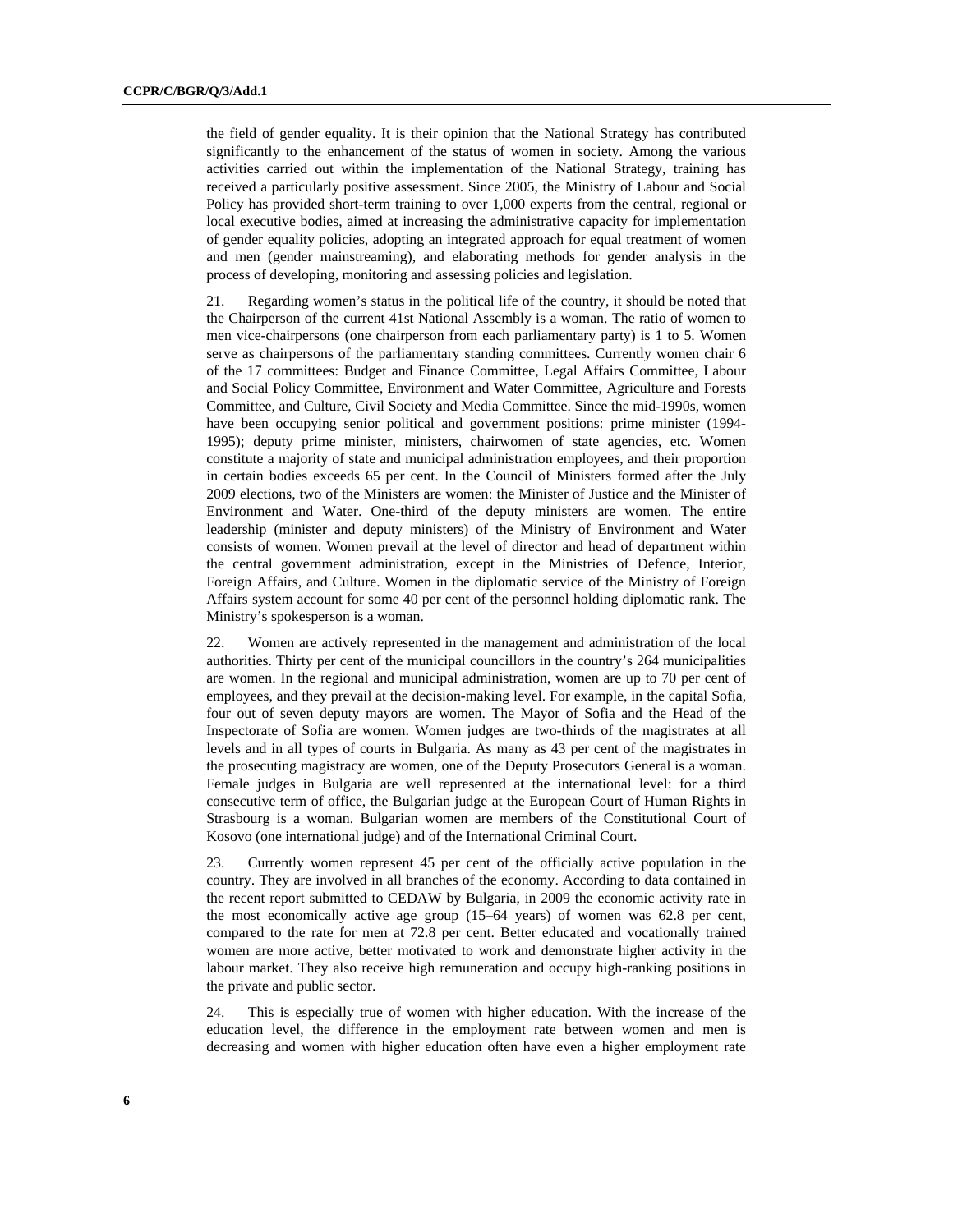than men. In the period since 2003, the employment rate peaked for women with higher education (73.6 per cent for the first quarter of 2007, compared to the rate for men at 71.7 per cent, and a country total of 52.4 per cent). For the above period, the difference in the employment rate between persons with higher education of the two genders was less than one percentage point.

25. The principle of equal pay for work of equal value for women and men is legally guaranteed and implemented. Regarding the unemployment rate, statistics show that women with lower education, divorced and single mothers are affected more than men. Considering, however, women and men as integral groups, the differences are insignificant.

26. The education policy and practice of Bulgaria, as well as the relevant legislative framework regulating access to education and qualification, do not allow gender discrimination. No limitations or privileges are permitted on grounds of race, nationality, gender, ethnic or social origin, religion and social status, and no gender quotas are applied to the admission of pupils to schools. According to national statistics, the share of girls in general school enrolment for 2002-2008 was about 50.6 per cent, while in all types of secondary schools it was 48 per cent. Girls prevail in arts schools, where their share reached 64 per cent. At the same time, their share increased notably in the vocational colleges from 47 per cent to 54 per cent.

27. The Employment Strategy of the Republic of Bulgaria (2004–2010*)* and its updated version (2008-2015) aim at preventing and reducing cases of discrimination on grounds of gender, expanding the social inclusion of groups at risk on the labour market, including women, and ensuring their access to the labour market. The Government's policy of reconciliation of professional and family obligations promotes the development of flexible forms of employment, as well as services for child care or care of dependent family members.

# **Reply to the issues raised in paragraph 6 of the list of issues**

28. Elderly people, who have no immediately family and cannot subsist on their property, as well as persons with physical and mental disabilities, enjoy special protection by the State. A ramified network of activities has been set up for social protection of people who, for health, age, social and other reasons beyond their control, are unable to meet the basic necessities of life (sufficient food, clothing and housing). According to the Social Assistance Act, there are two principal forms of social assistance: provision of social assistance benefits and provision of social services. Social services are activities which assist and expand the opportunities of persons to lead an independent way of life and which are carried out at specialized institutions and in the community. They are provided on the basis of an individual assessment of the needs and complying with the wish and the personal choice of the people who need them. The specialized institutions and the community-based social services facilitate the provision of health care to the beneficiaries so as to ensure favourable conditions for active life of the users of social services. Each person placed in a specialized institution has a general practitioner of his or her choice who assists in the conducting of preventive examinations and tests, and refers persons at a heightened health risk or suffering from specified diseases for outpatient observation.

29. No one can be subjected to compulsory treatment and to sanitary measures except in expressly specified cases. According to the Health Act, the cases of compulsory placement and treatment refer to persons who, due to their illness, may commit a criminal offence exposing to risk their relatives, the people around them or the general public or seriously endangering their own health. Compulsory placement and accommodation is decreed by a judgment of court and is implemented at medial-treatment facilities for in-patient psychiatric care and mental health centres, at psychiatric wards or clinics of the general hospitals, and at medical-treatment facilities for specialized non-hospital psychiatric care.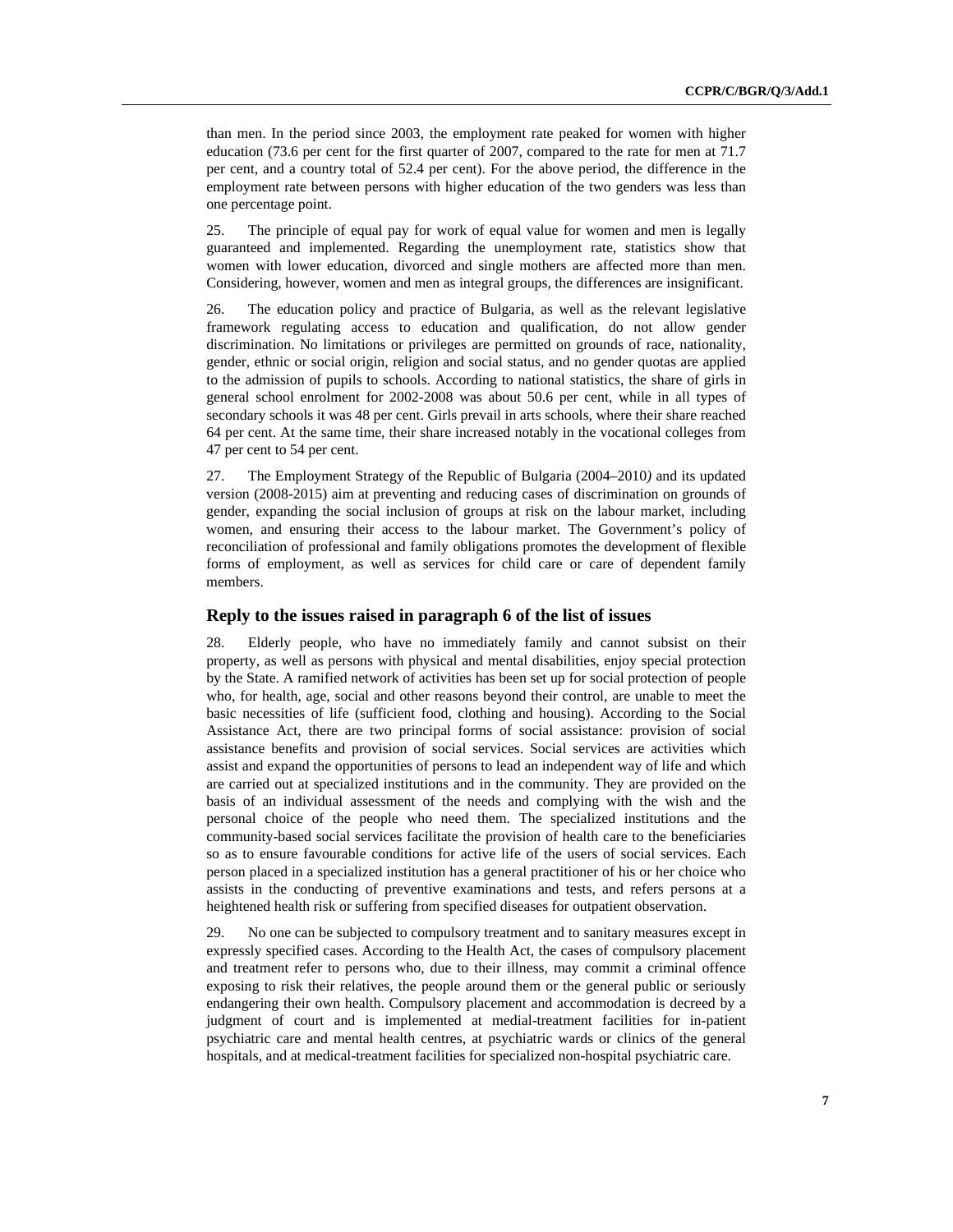30. All citizens are entitled to protection from the judiciary where their rights or legitimate interests are infringed or at risk of being infringed. This is valid also for the persons using services at the specialized institutions for elderly people with disabilities (including mentally retarded persons). They may also submit alerts and complaints to the Commission for Protection against Discrimination.

31. Persons placed in specialized institutions and using community-based services are free to use without restraint administrative and legal services, access to justice and free legal aid.

#### **Reply to the issues raised in paragraph 7 of the list of issues**

32. Ethnic and cultural diversity in Bulgarian society is regarded as a wealth and an important resource for the development of the Bulgarian civic nation. The integration of persons belonging to minorities into society is based on the principles of non-discrimination and equality (on non-discrimination, see also the information provided in replies to other issues). Persons belonging to minorities play an active role in the political and public life of the country. The Movement for Rights and Freedoms, perceived as representing the interests of persons of Turkish origin, is a well established political entity in the national and regional political spectra, and its representatives have been successfully participating in elections to the National Assembly and local bodies of powers. Roma candidates were also included on party lists during parliamentary elections in 2009 and one of the women candidates won a seat in the National Assembly, becoming the first Roma woman MP in the region. At the local level, persons belonging to minorities have been elected as mayors or municipal councillors in the local elections of 2007. Generally, the mainstream political parties show an increasing interest in issues pertaining to problems of persons belonging to minorities, and include their representatives as candidates on the respective party lists.

33. The Bulgarian authorities recognize the importance of the Commission for Protection against Discrimination (CPD). Indeed, since its creation in 2005, the CPD has firmly established itself as well-recognized anti-discrimination body, which cooperates closely with civil society and the media, carries out trainings, surveys, organizes awareness raising campaigns, etc. To achieve this, during the years the CPD has established partnerships with many public institutions and has developed a wide network of 17 local branches covering the whole territory of Bulgaria.

34. As evident from the 2009 annual report of the CPD, in 2005, when the Commission was established, it employed 42 persons, 9 of them on the elected positions, and 33 as general and specialized administration. In 2007, the number rose to 52 persons. Later, in 2008, the structure of the CPD was changed in order to accommodate the regional offices mentioned above, and the overall staff rose to 77 employees, including those on the elected positions. In those years, the financial support through the state budget for the activities of the CPD also steadily increased – in 2005 it amounted to BGN 1 800 000; in 2006 – BGN 2 112 283; in 2007 – BGN 2 103 119; in 2008 – BGN 2 882 879; and in 2009, it reached the sum of BGN 3 338 460. In those years the CPD was engaged in institution- and capacity-building activities which to a great extent contributed to its current reputation as the main anti-discrimination body in Bulgaria.

35. Due to the constraints on the revenues as a consequence of the global economic crisis and the need to maintain a strict fiscal discipline, in line with the relevant criteria of the EU, the funding from the state budget for all types of administrative bodies at central and local level and all regulatory mechanisms, dropped. The state support for the budget of the CPD in 2010 was BGN 2 160 000. In order to counter the negative consequences of the budgetary constraints on the performance of the public administration, the Government has initiated a large-scale programme for its optimization and strengthening of its efficiency.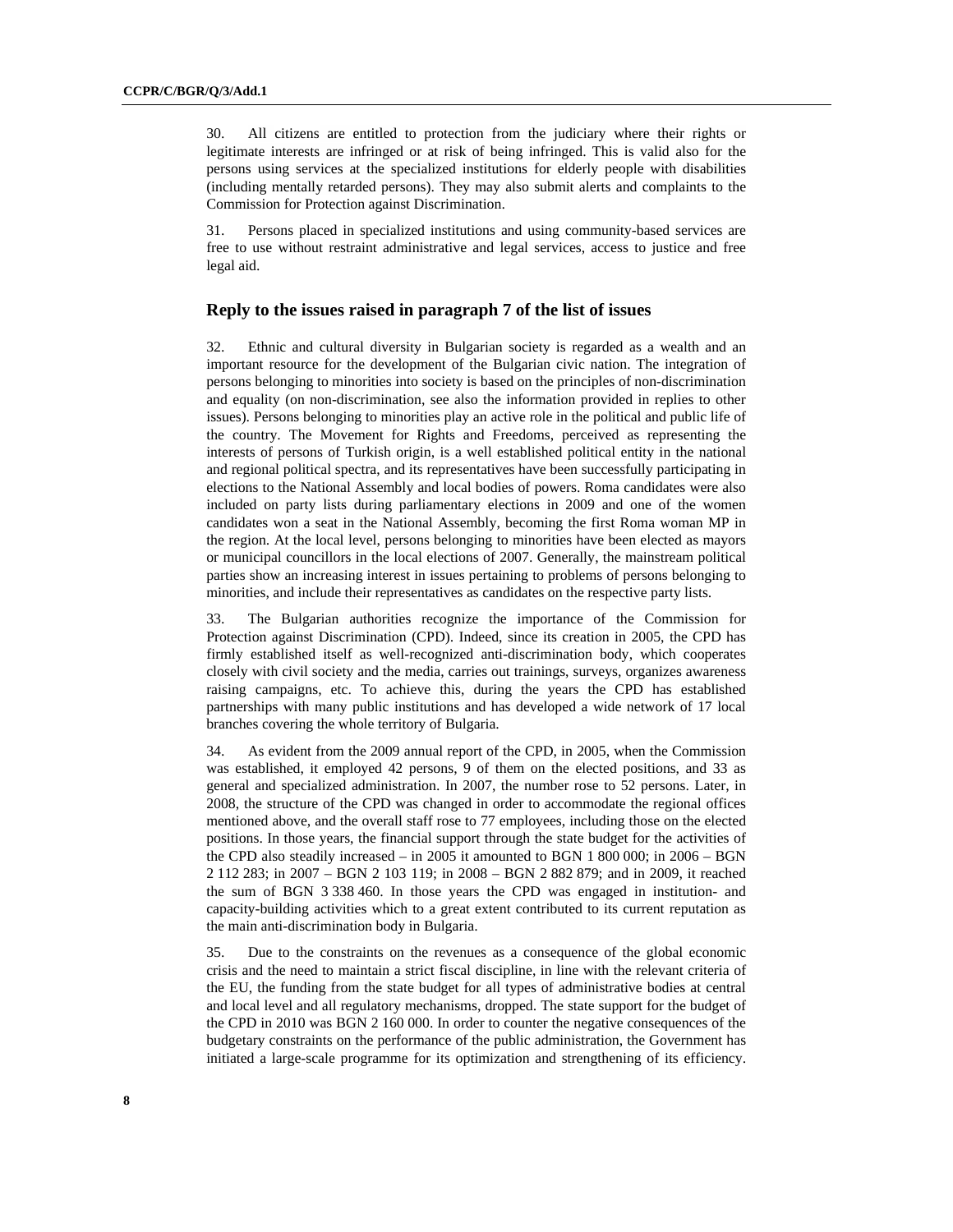This reform, however, has no implications whatsoever on the independence and impartiality of the CPD, the procedures of carrying out its activities, including the functioning of its permanent structures or its outreach campaigns. This is evident also from the decision taken by the CPD in December 2010 to submit its candidacy for accreditation as a national human rights institution in accordance with the Statute of the International Coordinating Committee. Furthermore, it should be recalled that since 2007, the CPD has received access to the EU structural funds, and has implemented various projects with direct EU funding.

36. The draft Law on amending and supplementing the Law on Protection against Discrimination was initiated by the Ministry of Labour and Social Policy aiming at resolving the issue of the long expired mandates of the elected members of the CPD. More specifically, the draft Law proposes that the National Assembly elect, and the President nominate the members of the CPD, according to their respective quotas, within one month after the adoption of the Law. It is also proposes that the number of elected members of the CPD be reduced from 9 to 7 persons, of whom the National Assembly should elect 4, and the President should nominate 3 persons. It has been extensively discussed by the competent parliamentary Committee on Human Rights, Religious Denominations, Citizens' Complaints and Petitions, and all relevant opinions have been duly taken into consideration. On 28 July 2010, its first reading was passed in the plenary. Its second reading is still pending.

37. Regarding specifically the situation of Roma, the various strategic documents of the Bulgarian Government aimed at the integration of Roma into Bulgarian society are duly presented in the third periodic report of Bulgaria. Since 2010, these documents have been subject to a thorough review and update. A new Framework Programme for Integration of Roma in Bulgarian Society (2010-2020) has been approved, together with an updated National Action Plan for the Decade of Roma Inclusion (2005-2015) and Strategy for Educational Integration of Children and Students belonging to Ethnic Minorities. Currently, ways are being sought to optimize the National Programme on Improving the Housing Conditions for Roma (2005-2015)*.* All these documents outline a series of measures that aim at addressing the root causes of social exclusion and receive support under EU-funded social programmes. Similarly, measures are being implemented in the field of public education in order to ensure effective integration of Roma children into the mainstream educational system. The Health Strategy for Disadvantaged Ethnic Minorities is another key document that guides policy in this area. In this respect, it is worth mentioning the success of the expanding network of heath mediators aimed at ensuring better access of Roma to healthcare services, as well as of employment mediators who help unemployed Roma find access to training and jobs.

38. Since 2010, Ministry of Labour and Social Policy has been implementing, in cooperation with the World Bank, the Social Inclusion Project which supports low-income families from minority groups that experience difficulties integrating into the labour market and who do not send their children to schools and kindergartens.

39. To improve housing conditions, activities continue on compiling cadastre maps and registers as a basis for urban development plans. Local government authorities are encouraged to implement urban regulation of the residential areas with predominant Roma population and include new zones for housing development.

40. In cases of evictions, they usually follow the completion of due legal procedures, including court proceedings, which often take years, and allow the interested parties to find an acceptable solution. Most cases concern unlawful settlements in somebody else's property, occupation of dangerous buildings or illegal constructions. The authorities are obliged to interfere – in order to restore the property to its rightful owners, or to prevent health injuries of the residents themselves. All individuals concerned may choose freely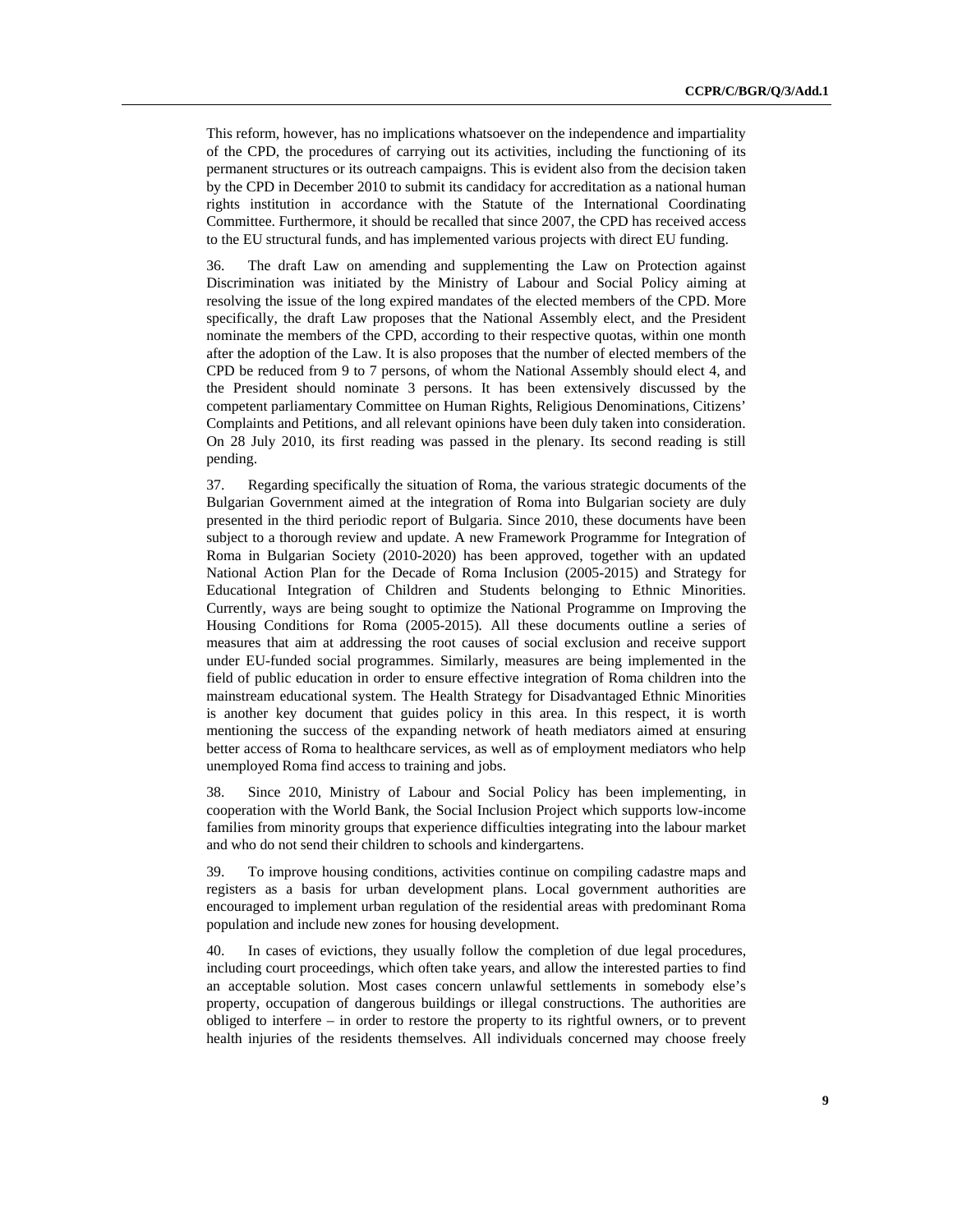either to return to the place of their permanent residence, where some of them actually have real property, or to apply for municipal housing according to established procedures.

41. In all cases involving supposed violations of the law by police officers, inquiries are conducted and where such violations are proved, their perpetrators and, where necessary, their immediate superiors, are sanctioned. There are numerous cases of police officers having been dismissed from the police after they had been proven guilty of such violations. Moreover, when the facts of the inquiry indicate that a crime has possibly been committed, the full set of collected materials is submitted to the prosecutor's office for further action. This is a mandatory procedure which is followed without exception, regardless of the ethnic background of the victims of the alleged violations. Furthermore, the Ministry of Interior is implementing the strategy "Police near the community" a substantial part of which are activities aimed at raising awareness of citizens, belonging to ethnic minorities, including Roma, of the work of the police and at the same time – the improvement of the skills of police officers.

#### **Reply to the issues raised in paragraph 8 of the list of issues**

42. Under the Bulgarian legislation, the victim of domestic violence may be a woman or a man, a Bulgarian citizen or an alien, an adult or a minor. The Law on Protection against Domestic Violence (2005) regulates in detail the rights of victims of domestic violence, the measures for protection and the procedure for their imposition. The basic underlying principles of the law are speed and urgency of the protection; quick separation of the perpetrator from the victims; special protection of the victims; accessibility of the judicial proceedings; diversity of protection measures; cooperation between the public authorities and the non-governmental sector.

43. The amendments to the law of December 2009 amplified the notion of "domestic violence", expressly providing that "any act of domestic violence committed in the presence of a child shall be treated as psychological and emotional abuse of the child himself or herself" (Article 2).

44. One or several of the measures under the law may be imposed to ensure special protection against domestic violence: ordering the perpetrator to desist from committing domestic violence; removing the perpetrator from the jointly occupied home for a period determined by the court; prohibiting the perpetrator from approaching the home, the place of work and the places of social contacts and recreation of the victim under conditions and for a period determined by the court; temporarily placing the child for residence with the parent who is the victim or with the parent who did not commit the violence, under conditions and for a period determined by the court, provided this is not against the best interests of the child; ordering the perpetrator of the violence to attend specialized programmes; referring the victims to rehabilitation programmes. The court imposes a fine ranging from BGN 200 to BGN 1,000 on the perpetrator of domestic violence cumulatively with the imposition of one or several protection measures.

45. When, according to the petition, there is reason to believe that the victim's life and health are in direct, immediate or imminent danger, the regional court, sitting in camera and ex parte, issues an immediate protection order within 24 hours after receipt of the petition. An immediate protection order can not be appealed, and its effect is limited in time until the court issues a protection order or denies the petition. A protection order is subject to immediate enforcement by the police authorities. Upon non-compliance with the order of the court, the police authority who ascertained the violation detains the perpetrator and immediately notifies the prosecuting authorities. The court issues ex officio a writ of execution on the fines imposed and stamp duties and costs awarded. A culpable noncompliance with an order of protection against domestic violence constitutes a publicly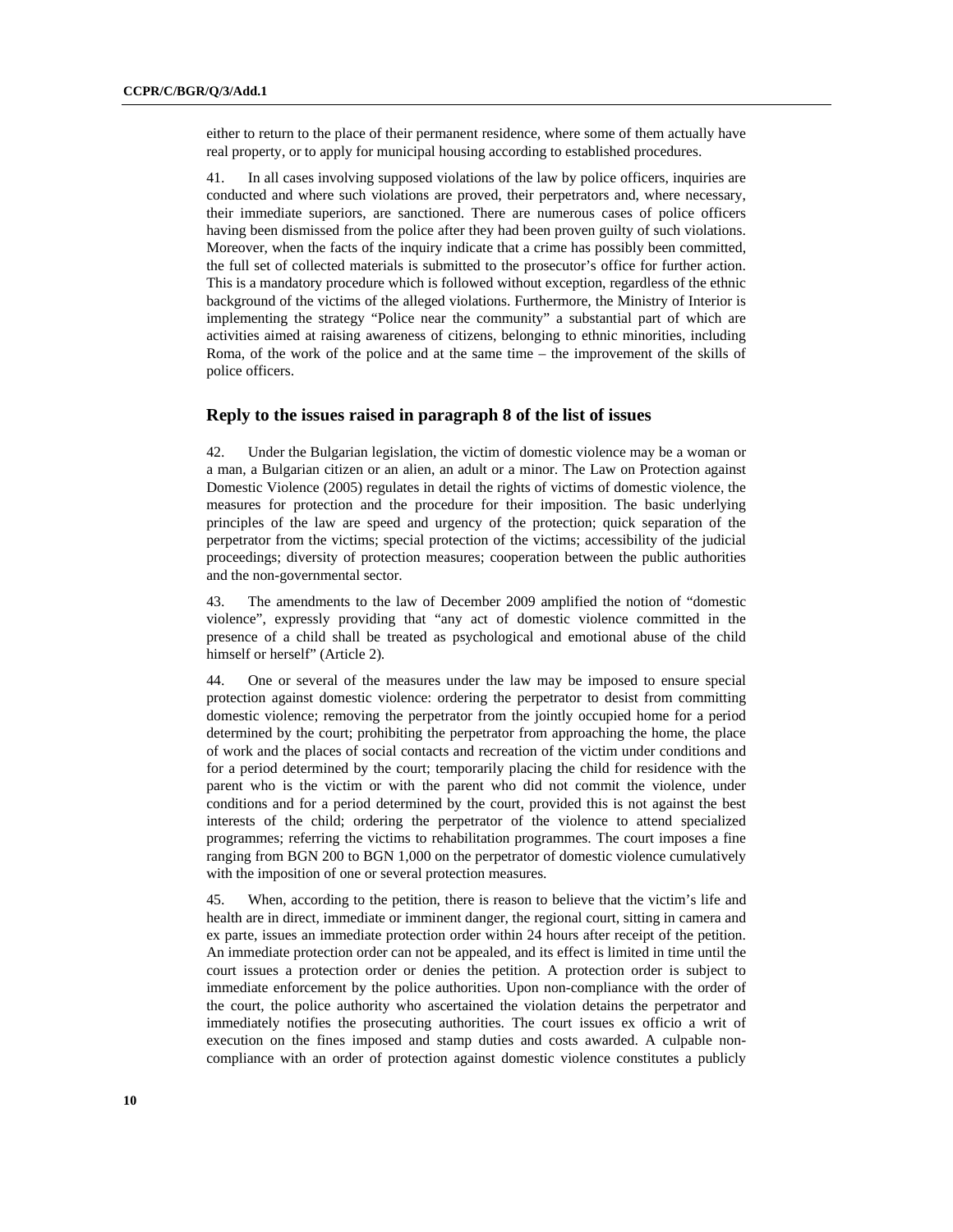indictable offence under Article 296 (1) of the Penal Code: "Any person, who obstructs or frustrates in any manner whatsoever the enforcement of a judgment of court or who does not comply with an order of protection against domestic violence, shall be punished by deprivation of liberty for a maximum term of three years or a maximum fine of BGN 5,000."

46. The institutional and public response to domestic violence, since the Law on Protection against Domestic Violence law has been passed, is encouraging. The Bulgarian government adopts annual national programmes for prevention and protection against domestic violence containing specific measures, including in the field of training and public awareness-raising. The respective ministries elaborate their own action plans related to domestic violence, including possible legislative amendments, police and civil servants training. The Ministry of Interior has appointed a National Coordinator on Domestic Violence and has issued guidelines providing information on fast and effective protection in cases of domestic violence. The information leaflet for victims of domestic violence is published on the internet site of the Ministry of Interior. There are samples of Claims to the Head of the Local Police Office and the Regional Courts to start a legal protection procedure. In August 2009, a national 24-hour free hotline 0800 186 76 was opened. The line provides victims of violence the opportunity to obtain advice of a psychologist, information and legal support.

47. Currently there are three shelters and five crisis centres for women victims of domestic violence in the country, managed by non-governmental organizations and supported financially both by the state or municipal budgets, and by non-governmental sources. The efforts of the authorities are focused, inter alia, on supporting and developing specialized services accessible to victims, including enlargement of the available specialized emergency and social rehabilitation centres.

48. Regarding training of magistrates, the National Institute of Justice (NIJ) provides two programmes with particular attention to the Law on Protection against Domestic Violence*.* In 2009, the NJI developed, jointly with the Ministry of Justice and the Social Activities and Practices Institute, a training programme devoted to the issue of sexual violence and the rights of the child victim in the Bulgarian criminal procedure. The pilot training involved 26 magistrates (including16 judges and 10 prosecutors). Two more training sessions on this issue were organized in 2010 in Sofia (23 magistrates from across the country participated) and in Stara Zagora (29 prosecutors participated). Domestic violence and child-parent relationships were covered in the NIJ training sessions devoted to the new Family Code. Five workshops on this subject were held in 2010, involving 141 judges.

| Year | Cases received | Cases completed<br>(total) | Cases completed Cases completed<br>( <i>motion granted</i> ) | <i>(terminated)</i> | Cases<br>dismissed |
|------|----------------|----------------------------|--------------------------------------------------------------|---------------------|--------------------|
| 2009 | 2,604          | 2,357                      | 994                                                          | 1,194               | 169                |
| 2010 | 2,750          | 2,676                      | 1,076                                                        | 1,389               | 211                |

49. Information on case law for 2009-2010 with regard to acts of domestic violence is presented in Table 6*:*

*Table 6. Cases under the Law on Protection against Domestic Violence.*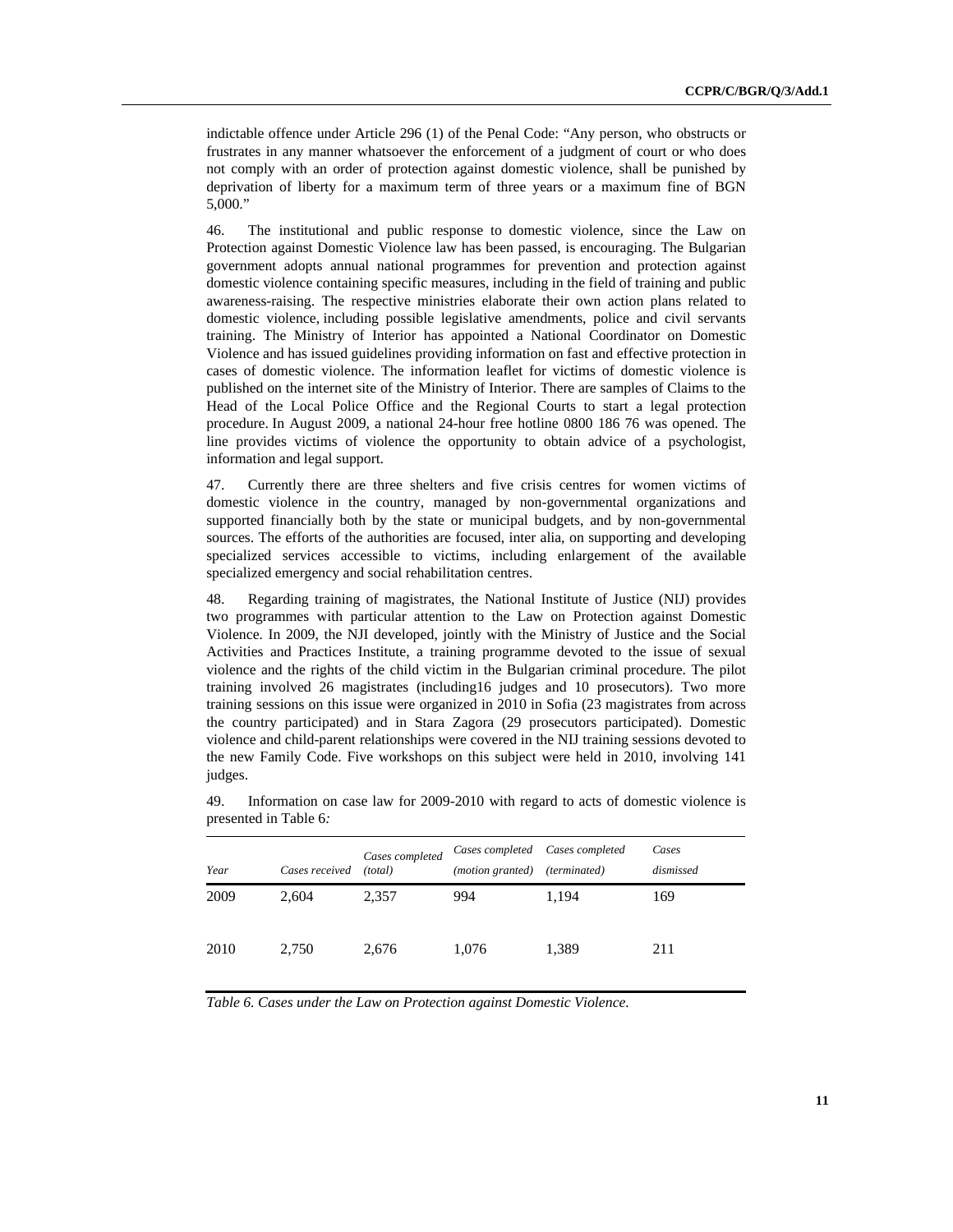# **Reply to the issues raised in paragraph 9 of the list of issues**

50. Apart from the legislative prohibition of corporal punishment, a number of measures have been taken to raise public awareness, develop guidelines for professionals working with children and families, as well as to lay down mechanisms for interaction between the child protection authorities for the purpose of ensuring a more effective protection of the children victims of violence. In 2009, the State Agency for Child Protection (SACP) developed a thematic plan for qualification of teaching staff in respect of prevention of violence. Work continues on a project entitled "School Free of Violence", a joint initiative of UNICEF, SACP and the Ministry of Education, Youth and Science, implemented at six pilot schools in the City of Sofia, and two schools in the City of Lovech. On its Internet site, SACP popularizes the Council of Europe campaign against corporal punishment of children, "Raise your hand against smacking!" An opportunity was provided for the public to support the campaign through online signatures.

51. SACP maintains a National Help-line for Children 116 111 which makes it possible to report cases of child abuse, as well as to inform and advise parents on matters concerning their relationships with children.

52. The Law on Child Protection requires mandatory hearing of the child in administrative or judicial proceedings affecting his/her rights or interests, if the child has attained the age of 10 years. The child may be given a hearing even if he/she has not attained the age of 10 years, depending on the level of his/her development. In each case, the court or the administrative authority notifies the Social Assistance Directorate, which must send a representative who expresses an opinion or, should this not be feasible, the representative presents a social report. The child has the right to advice by counsel and to appeal in all proceedings affecting his/her rights or interests.

#### **Reply to the issues raised in paragraph 10 of the list of issues**

53. The Ministry of the Interior has taken practical measures for the eradication of the root causes of alleged violations of the law by police officers and for the prevention of such violations in future. A special system for registration of complaints alleging illtreatment by police officers has been introduced, and is closely monitored. Inquiries are conducted in all cases involving alleged violations of the law by police officers, and where such violations are proved, their perpetrators and, where necessary, their immediate superiors, are sanctioned. There are numerous cases of police officers having been dismissed from the police after they had been proven guilty of such violations. Moreover, when the facts of the inquiry indicate that a crime has possibly been committed, the full set of collected materials is submitted to the prosecutor's office for further action. This is a mandatory procedure which is followed without exception.

54. Instruction No. Iz-1711 of 15 September 2009 of the Ministry of the Interior explicitly forbids the use by the police officers of physical force, auxiliary tools or armaments against detainees, except for the rare cases provided by the Law on the Ministry of Interior. No actions by the police authorities should include perpetration, instigation or toleration of any act of torture, inhuman or degrading treatment or punishment, or act of discrimination against detained persons. Immediately upon arrest, detained persons are to be informed about the detention grounds and the respective responsibility provided by the law as well as about their rights to adequate medical assistance, to legal council - either as a free choice or under the Law on Legal Aid, to appeal before the Court their arrest, to request the notification of another party of the arrest; the right to visitors or receipt of parcels and food; request for notification of the relevant consular authorities, if the person is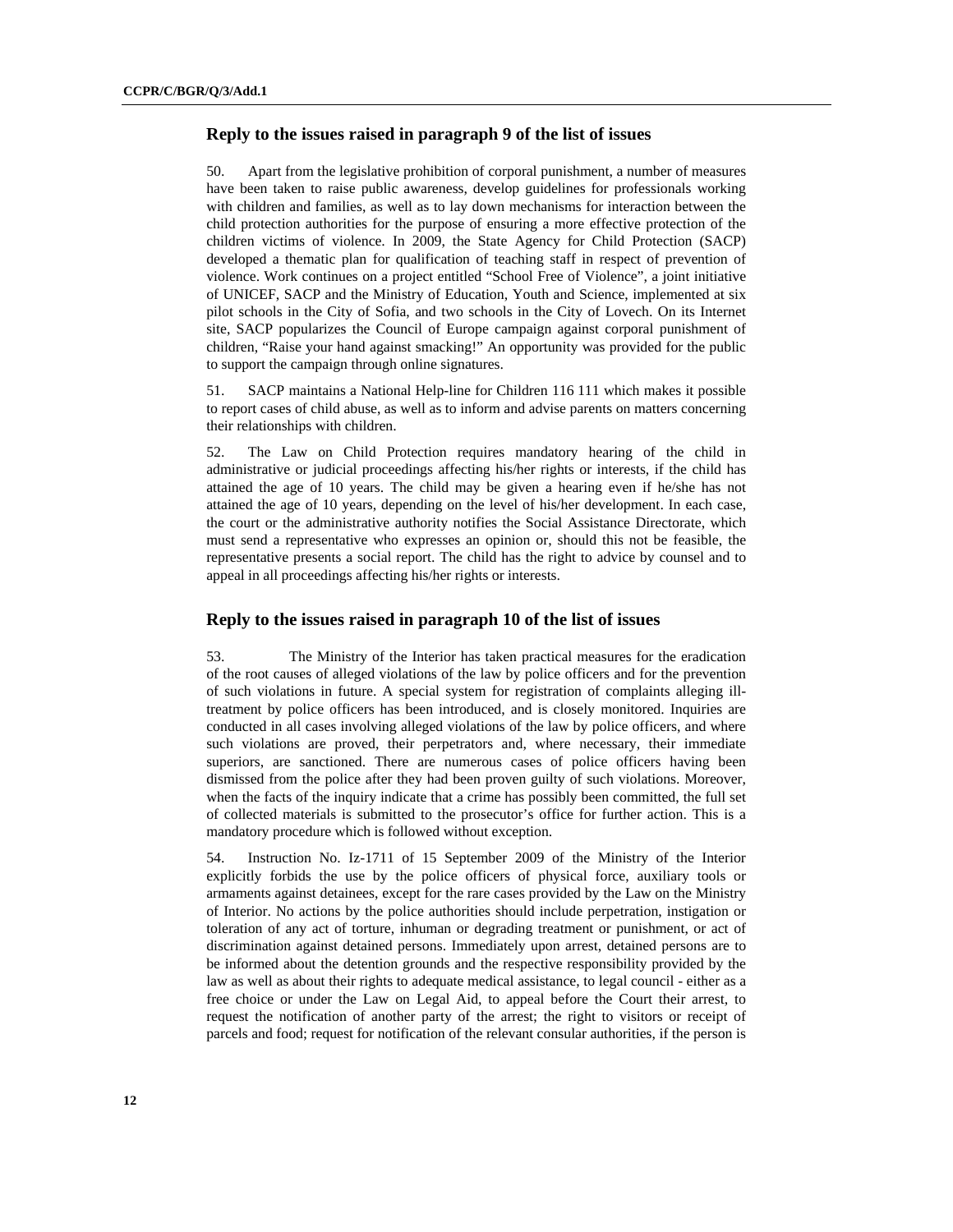an alien; request for provision of a translator or interpreter, etc. The same procedure applies to officers of the military.

55. Police officers are periodically familiarized with the ethical norms of behaviour and the relevant procedure of observing human rights. The permanent Commission on Human Rights and Police Ethics (PCHRPE) within the Ministry of Interior, with its regional branches, constitutes a mechanism for monitoring and control over activities of police officers.

56. In addition, a guarantee for conducting an independent investigation is the provision of article 194, para.1, point 2 of the Penal Procedure Code, according to which the investigation of cases involving alleged crimes by policemen shall be conducted by examining magistrates and not by investigating policemen. Within its competences, the Prosecutor's Office has taken measures to combat impunity, such as shortening the time limits for examination of cases in the pre-trial phase; strengthening the administrative capacity of the Prosecutor's Office to counter cases constituting police brutality; regular reporting by the administrative heads of the cases of detained persons; outlining measures for their prompt completion; training magistrates in the European Convention on Human Rights etc.

57. According to the data in the Prosecutor's Office, in 2009, there were 42 investigations on cases of alleged police violence. For the first half of 2010, the number of the investigations launched was 30. In the period January 2009 to June 2010, 55 police officers were charged by the court for alleged violence; 16 of them were convicted, and 10 were acquitted. 57 cases were dismissed by the court (among them also proceedings launched before 2009). There were also 97 investigations against police officers on charges of corruption, and 30 of them proved groundless. 51 persons were brought before the court; 27 were convicted as charged, and 3 were acquitted. (For comparison, in 2005, out of 192 convicted police officers, 35 were found guilty of using violence. In 2007, there was a total of 227 convicted police officers; 21 of them were guilty of charges of violence).

58. At the Academy of the Ministry of Interior, training in connection with the use of force and firearms by police officers is covered in the subjects, "Protection of Human Rights", "Police Law", "Marksmanship Training", "Self-defence and Fitness Training" and "Operational and Tactical Training". Use of force and firearms is also covered in induction training courses and professional qualification courses for police officers. The programme covers the international standards in this sphere, including the ICCPR.

*59.* Marksmanship training is compulsory for all civil servants at the Ministry of Interior who are issued with a service weapon. This training maintains and refines knowledge and skills for application of the legally established standards for use of firearms by police officers as a last resort and is an integral part of vocational education and training. A Marksmanship Training Manual for Ministry of Interior Employees has been compiled and is applied to this end. Emphasis is laid on the regulatory framework of primary and secondary legislation specifying the circumstances under which the law enforcement authorities may use force and firearms in the light of the applicable international standards and relevant provisions of the United Nations Basic Principles on the Use of Force and Firearms by Law Enforcement Officials*.* 

60. Regarding the specific case, the information by the Ministry of Interior and the Supreme Cassation Prosecution Office refers to the conclusion of the investigating commission which checked all details pertaining to the death of Marian Dimitrov in Pleven on 23 July 2010. Namely, the commission concluded that the officers of the Pleven Regional Directorate of the Ministry of Interior, carrying out a specialized police operation for the detention of the person, had acted in conformity with the requirements of the Ministry of Interior Act. A pre-trial proceeding vis-à-vis the police officer had been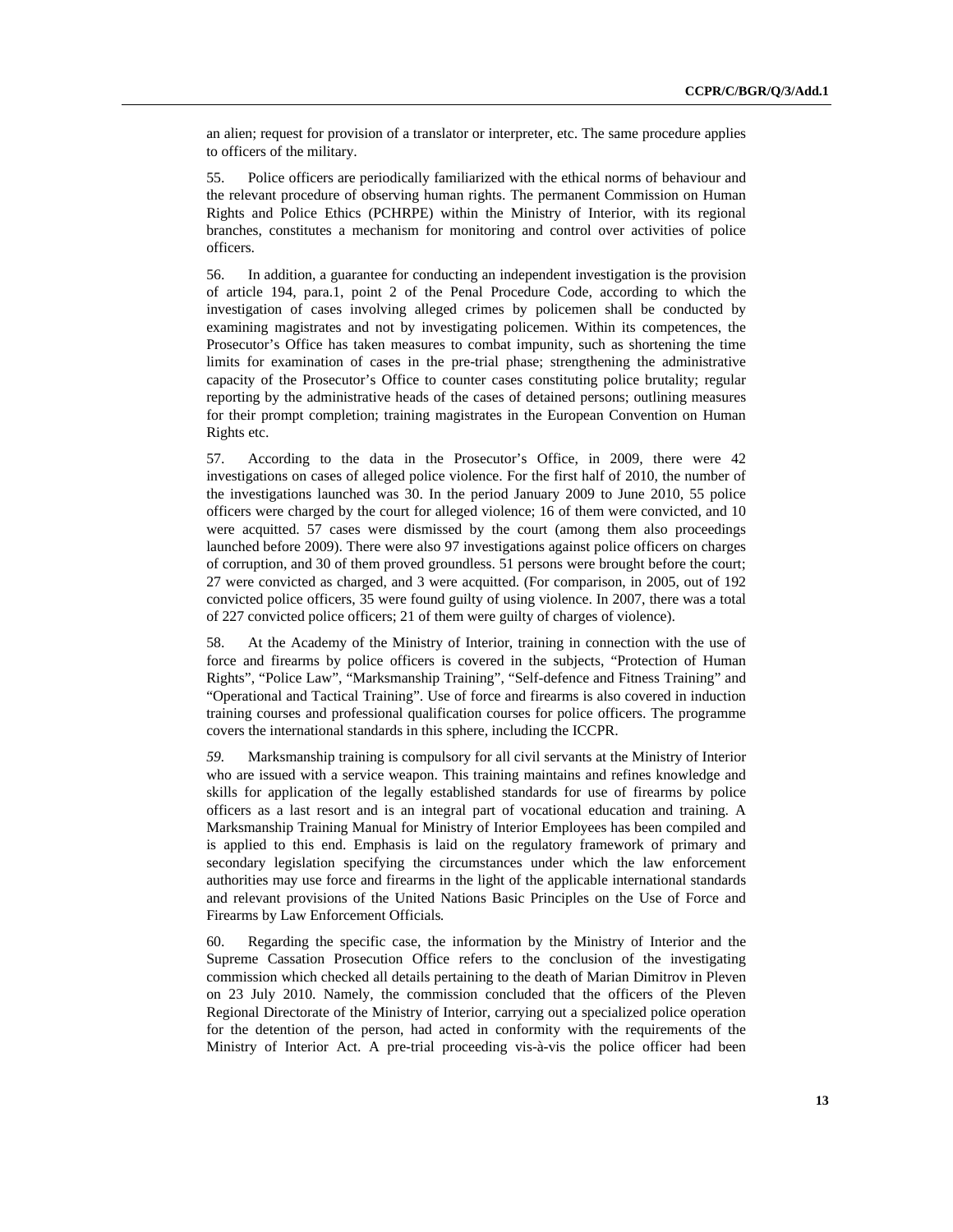instituted in connection with the death of the person. The pre-trial proceeding was terminated by a warrant of the competent prosecutor on the grounds that the act performed by the police officer did not constitute a criminal offence. The warrant on termination of the pre-trial proceeding was confirmed by the competent Pleven District Court.

#### **Reply to the issues raised in paragraph 11 of the list of issues**

61. The use of torture or any form of degrading treatment is constitutionally prohibited. This constitutional principle is further elaborated in the entire domestic legislation, in particular in the Law on Implementation of Penal Sanctions and Detention in Custody and the Law on the Ministry of Interior. Procedural guarantees of the prohibition of torture or ill-treatment by law enforcement and custodial officials in Bulgaria are contained in Bulgarian criminal legislation in general, and in the Penal Procedure Code provisions in particular. These legislative measures are aimed at preventing discrimination and safeguarding respect for the human rights of detainees. Ministry of Interior regulations stipulate that "actions by police authorities exclude perpetrating, provoking or tolerating any act of torture, inhuman or degrading treatment or punishment and discrimination against detainees."

62. As to the alleged incidents of abuse in police custody, it should be reiterated that in all cases involving supposed violations of the law by police officers, inquiries are conducted, and where such violations are proved, their perpetrators and, where necessary, their immediate superiors, are penalized. When the facts of the inquiry indicate that a crime has possibly been committed, the full set of case records is submitted to the prosecution office for further action.

63. The suggestion to incorporate a comprehensive text in the Penal Code in accordance with the ICCPR is being carefully analyzed by experts. The debate involves also nongovernmental representatives The Bulgarian doctrine of criminal jurisprudence, and the prevailing opinion among parliamentarians so far, point out that the respective offences are already incriminated in the Penal Code. Such provisions are those of Article 287, dealing with bodily harm, as well as the broader content of Article 143 (coercion). In addition, the General Provisions of the Penal Code contain terms such as complicity, cumulative offence, attempted criminal wrongdoing or conspiracy to commit a crime, which all have their practical relevance to the texts of the Special Provisions. Moreover, as stated previously, by virtue of Article 5 para.4 of the Constitution, the provisions of the ICCPR constitute an integral part of the domestic legal order in Bulgaria.

## **Reply to the issues raised in paragraph 12 of the list of issues**

64. Combating trafficking in human beings is a priority for the Bulgarian Government. As presented in its third periodic report, Bulgaria has made significant progress in all the key areas of the fight against human trafficking: prevention, prosecution and protection. Aware of the transnational nature of the phenomenon, Bulgaria has joined its efforts to those of other countries and institutions working against the trafficking in human beings at the bilateral, regional and international level.

65. The Government of Bulgaria fully complies with the international standards for the elimination of human trafficking. The Penal Code prohibits all forms of trafficking; its amendment of 2009 increased the minimum penal sanction for trafficking offences. The national legislation specifically defines and criminalizes the sale of children. The penal sanction for this offence has also been increased.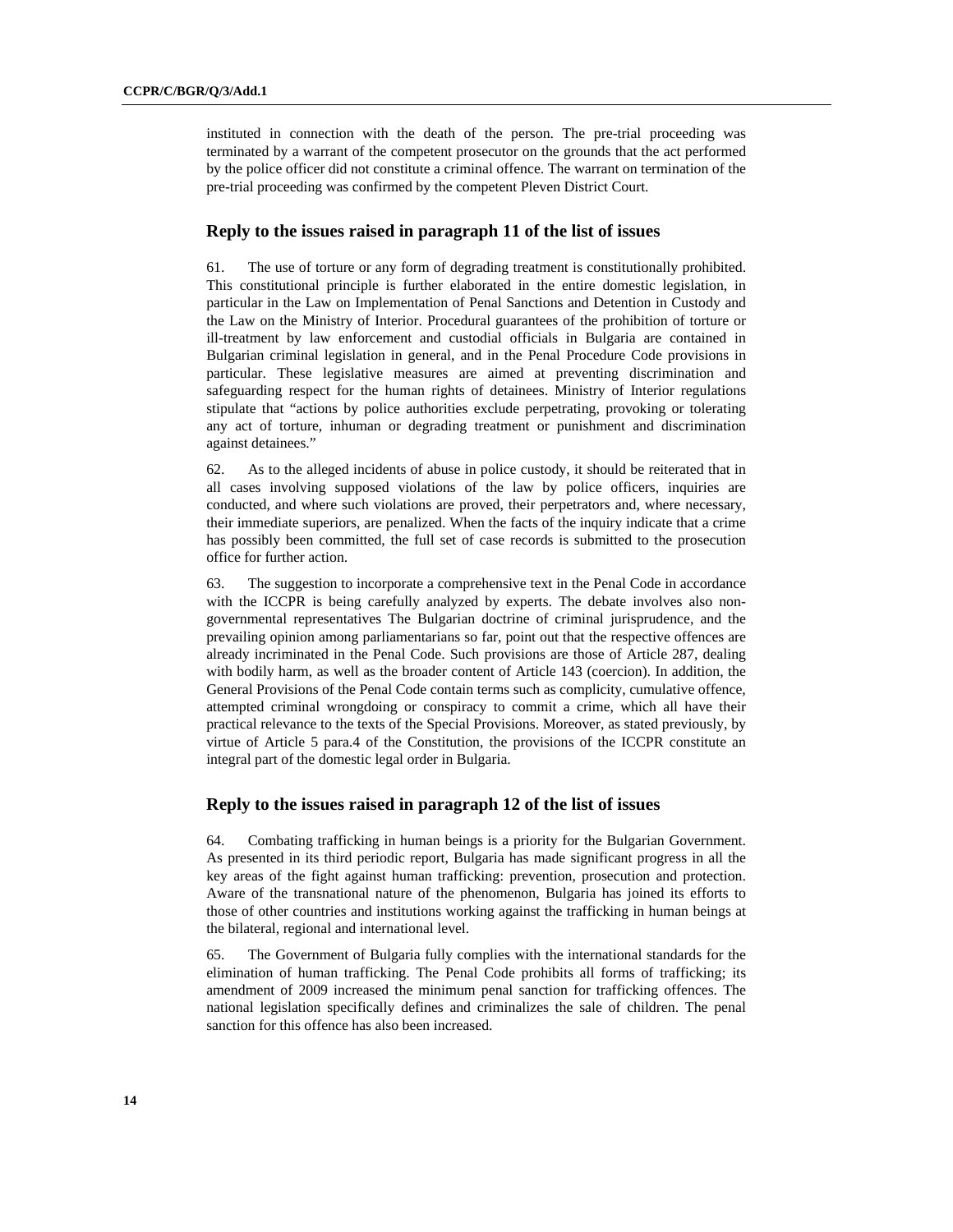66. The Bulgarian Government continues its efforts to investigate convict and punish trafficking offenders. Convincing victims to cooperate with law enforcement remains one of the main challenges. Those who choose to cooperate with law enforcement are provided with residence and employment rights for the time of duration of the criminal proceedings. Bulgaria participates together with other European countries in joint human trafficking investigations. Statistics presented in Table 7 show a sustained upward trend in the number of convicted trafficking offenders. Information by the National Anti-Trafficking Commission on victims registered for the period January–October 2010 is included in Table 8*.*

| Year |                       |                  |             |
|------|-----------------------|------------------|-------------|
|      | <i>Investigations</i> | Indicted persons | Convictions |
| 2003 |                       | 13               | $\theta$    |
| 2004 | 130                   | 44               | 3           |
| 2005 | 159                   | 63               | 33          |
| 2006 | 219                   | 129              | 71          |
| 2007 | 209                   | 97               | 73          |
| 2008 | 219                   | 88               | 34          |
| 2009 | 215                   | 74               | 108         |
| 2010 | 261                   | 157              | 77          |

*Table 7. Cases on trafficking in human beings. The data for 2010 covers the period January – October 2010.*

*Total number of victims* 

|                | 561      |
|----------------|----------|
| Women          | 523      |
| Men            | 38       |
| Minors         | 79       |
| Pregnant women | $\theta$ |
|                |          |

*Table 8. Registered victims of trafficking. The data for 2010 covers the period January – October 2010.*

67. There has been a steady increase in the number of trafficking victims identified and referred for protection in recent years. All victims are eligible for free medical and psychological care, provided through the public health system and NGOs. A total of 289 victims (44 children) were identified in 2009, and all of them were referred for assistance (250 in 2008). One hundred victims have been assisted by NGOs on funds allocated by the Government. There is an adult trafficking shelter operating in Varna, which assisted six victims in 2009. Twelve child crisis centres function for rehabilitation and provision of psychological and medical assistance to victims of trafficking. In 2009, 44 children were provided with government-funded assistance, compared to 25 in 2008.

68. The National Anti-Trafficking Commission established in 2003 under the Law on Combating Trafficking in Human Beings coordinates the interaction between separate institutions and organizations implementing the national legislation in this field.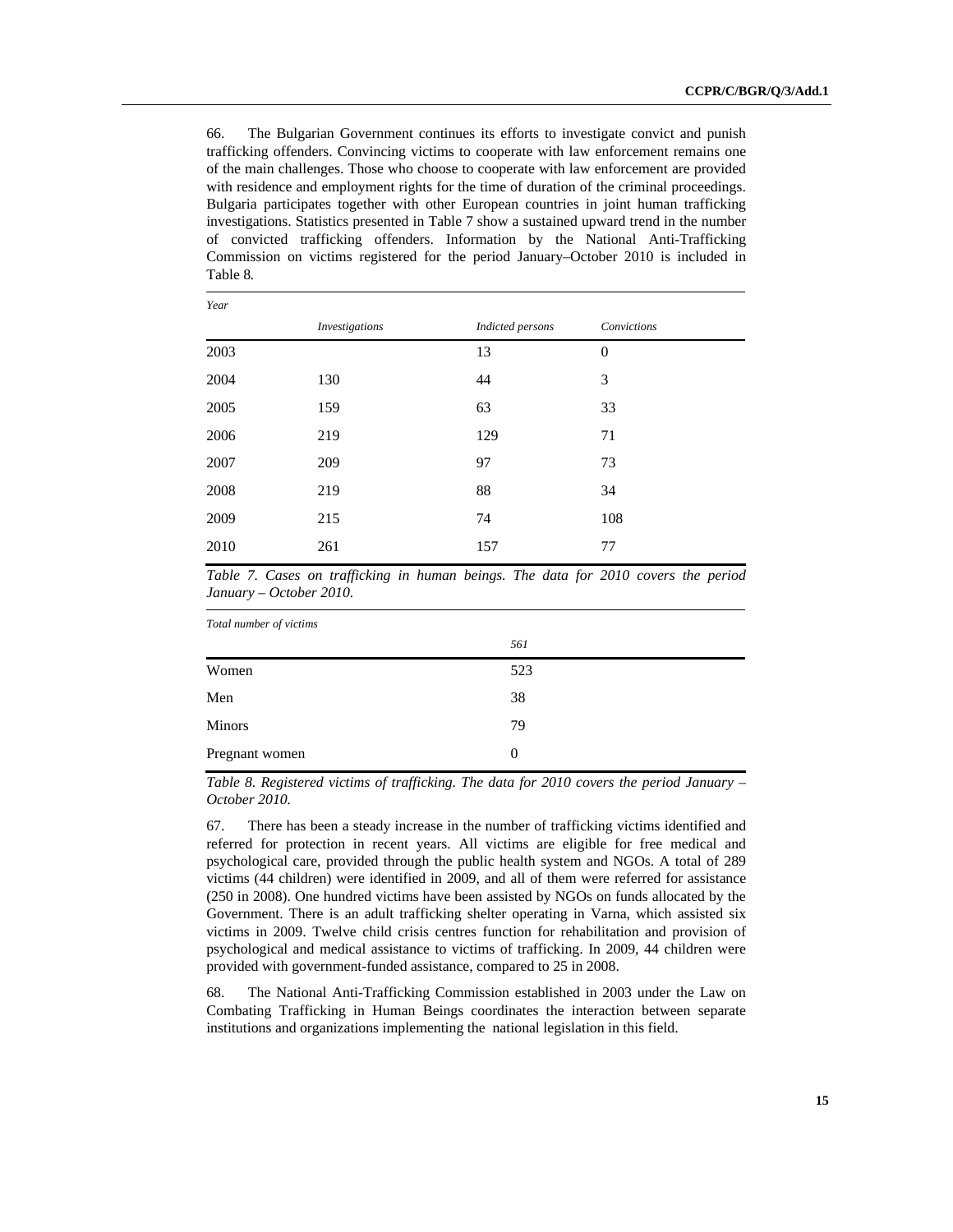69. Prevention of trafficking in human beings within the country is the responsibility of the National Anti-Trafficking Commission and the ministries and agencies represented in it, which cooperate with relevant nongovernmental organizations. There are no specific measures for prevention of trafficking in human beings nationally, compared to those in general. For example, the National Anti-Trafficking Commission carries out preventive campaigns in schools to prevent pupils from becoming victims of both national and international trafficking, carries out information and awareness raising campaigns for the general public, for specific vulnerable groups like the Roma; prevention campaigns for trafficking for sexual or labour exploitation, etc. There are mixed border-guard teams with Romania that have produced excellent results in the work along the state border and the Black Sea coast.

70. The prosecution, punishment and prevention of trafficking of new born infants are at the centre of attention of cooperation between the law enforcement authorities of Bulgaria and Greece. The police services of Bulgaria and Greece periodically carry out joint police operations to interdict trafficking in human beings.

# **Reply to the issues raised in paragraph 13 of the list of issues**

71. The Bulgarian Government is committed to promoting efficiency of the justice system in accordance with the established standards. The actions undertaken so far are based on the Judicial Reform Strategy, which constitutes a roadmap for strengthening the rule of law, building confidence in the judicial system, achieving transparency and high quality of services of the judiciary, improving magistrates' qualification, and guaranteeing access to justice for all. A special council has been established to coordinate the implementation of the Strategy.

72. The Bulgarian Constitution has so far been amended on four occasions in the course of five years. The last amendment of 2007 established a permanent Supreme Judicial Council and limited judicial immunity. A new Law on the Judicial System followed and is regularly reviewed for improvements, the latest of which focuses on strengthening the management capacity of the judiciary and improving the overall discipline and effectiveness of the entire system. In order to strengthen the accountability of the system, the meetings of the Supreme Judicial Council are now held in public and there is a functioning system through which decisions are published online and are accessible to the public. Generally, the interaction between the judicial authorities, the Ministry of Justice and civil society has been strengthened through the introduction of public consultative councils.

73. Regarding the fight against corruption, in 2010 the Government adopted an Integrated Strategy on Combating Crime and Corruption*,* in accordance with the explicitly formulated recommendations of the European Commission in this field. The Strategy is implemented through two instruments: an Action Plan and an Integrated Model for Prevention and Combating Corruption and Organized Crime. On 29 July 2010, the Government decided to establish a Centre for Prevention and Combating Corruption and Organized Crime, with the main task to introduce efficient methods and proven contemporary solutions for the implementation of the state policy in this field.

74. The Law on the Liability of the State and the Municipality for Damage (last amended in 2009) is intended to establish a procedure for enforcement of the liability of the State and the municipalities, the obtaining of compensation by Bulgarian citizens and legal persons for damage sustained thereby as a result of legally non-conforming acts, steps or omissions by State bodies and municipal authorities and officials in the course of performance of administrative activity. The actions on these grounds are examined in accordance with the Administrative Procedure Code by the administrative courts exercising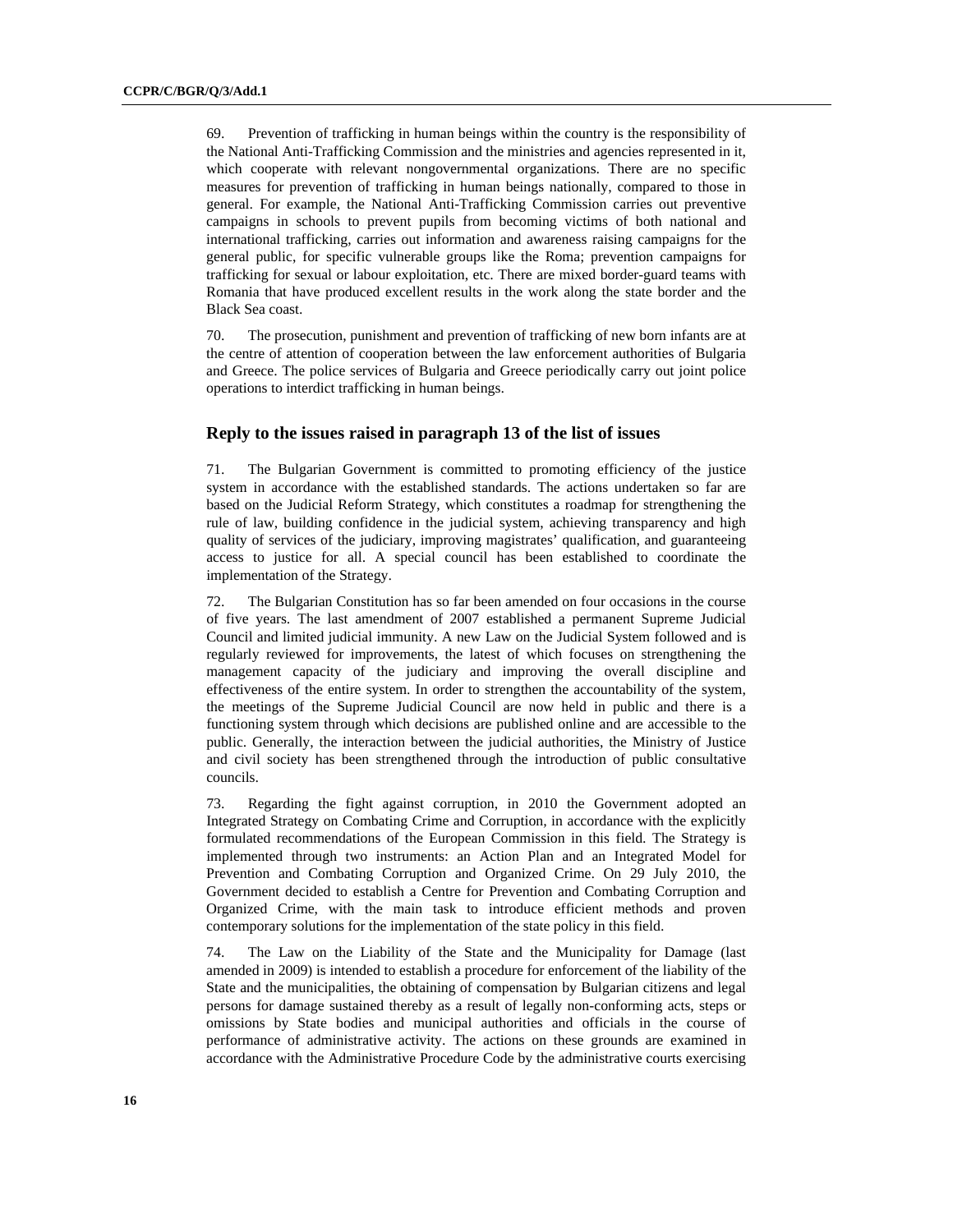jurisdiction over the place of the damage or over the residence of the person aggrieved. Furthermore, according to Article 2 (1) of the law, the State is liable also for any damage inflicted on citizens by the investigating, judicial and prosecuting authorities. Actions are examined in accordance with the Civil Procedure Code by the respective regional courts. Information from the regional and district courts regarding the application of the law in 2008 - 2010 is provided in Table 9:

| Courts                |      |      |      |                    |
|-----------------------|------|------|------|--------------------|
|                       | 2008 | 2009 | 2010 | Cases left pending |
| Regional courts       | 308  | 432  | 180  | 241                |
| Administrative courts | 133  | 196  | 170  | 142                |

*Table 9. Cases under the Law on the Liability of the State and the Municipality for Damage*

# **Reply to the issues raised in paragraph 14 of the list of issues**

75. The permissible/legitimate grounds for restriction of the right to liberty of person are:

- a sentence passed by a court, whereby a penal sanction of deprivation of liberty for a specified term is imposed;
- imposition of an administrative sanction of detention at a territorial structure of the Ministry of Interior for a term of 25 days according to the procedure established by the *Law on the Administrative Violations and Sanctions* for the so-called "sportsrelated hooliganism", where the anti-social behaviour does not constitute a criminal offence under the Penal Code (Articles 21 and 22 of the Law on Protection of Public Order upon Conduct of Sports Events);
- detention in custody imposed as a precautionary measure to secure a person's appearance (Articles 63-65 of the Penal Procedure Code). There are two cumulative prerequisites for detention in custody - the first prerequisite is a reasonable presumption, based on sufficient evidence, that the accused has committed a criminal offence, and the second one - a credible risk, supported by evidence, of the accused absconding or reoffending. The court judges establish whether both prerequisites exist in the pre-trial phase.

76. Judicial review of detention in custody in pre-trial proceedings is initiated by the accused and his or her defence lawyer by means of a motion for an examination as to whether the grounds for the detention continue to apply. The review boils down to a check of all evidence relevant to the measure which has been taken in the pre-trial phase. Only the prosecutor is competent to approach the relevant court of first instance with a motion for detention in custody. The appearance of the accused before the court is secured solely by the prosecutor. Detention may be ordered only by a prosecutor, moreover on the sole grounds of bringing the accused before the court. The maximum duration of such detention is 72 hours, and it is not subject to judicial review. Such detention is appealable before a prosecutor of a superior prosecution office. The court examines the motion for detention of custody on the very same day and may not release the detainee before ruling on that motion.

77. Police detention under the Law on the Ministry of Interior follows the procedure established by Article 63, according to which police authorities may detain a person: (1) who is suspected of having committed a criminal offence; (2) who, having been duly warned, intentionally obstructs the discharge of the official duty of a police authority; (3)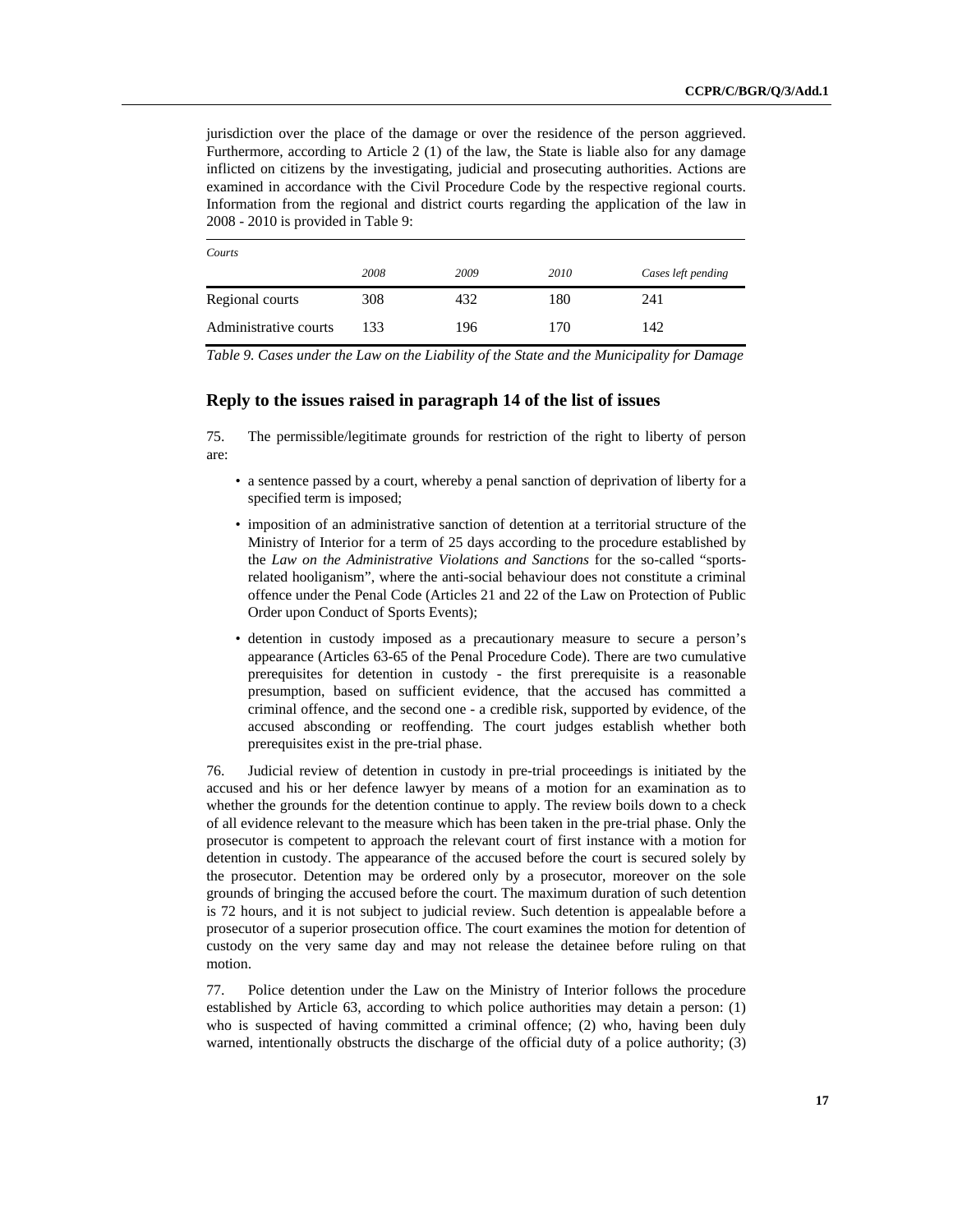who exhibits grave mental deviations and whose conduct disturbs public order or poses a clear danger to his or her own life or to the life of others; (4) who is a juvenile offender and has left his or her home, tutor, curator or specialized institution where he or she has been placed: (5) whose identity cannot be established; (6) who has evaded service of a custodial sentence or has escaped from the places where the person has been detained as an accused in fulfilment of an order of a police authority or of a judicial authority; (7) for whom an international Red Notice alert has been issued in connection with his or her extradition or in implementation of a European Arrest Warrant; (8) in other cases specified by a law. The person has the right to appeal the lawfulness of the detention before the court. The court is obliged to rule on the appeal immediately. Persons are entitled to defence by legal counsel as from the moment of detention. No rights whatsoever other than the right to freedom of movement may be restricted. The maximum duration of such detention is 24 hours. The police authorities must immediately release the person if the grounds for the detention have lapsed. The detention order essentially constitutes an individual administrative act and, as such, is subject to administrative and judicial appellate review.

78. Detention is furthermore possible under the Law on the State Agency for National Security. Officers of the Agency may detain a person solely if he/she has breached the security and pass control within the perimeter of a guarded facility of the Agency. In such case, the officers notify the competent police authorities and deliver the detainee to them.

79. Under the Law on the Defence and Armed Forces of the Republic of Bulgaria, the authorities competent to make an arrest are the officers of the Military Police Service, which is within the system of the Ministry of Defence. The maximum duration of such detention is 24 hours. Detainability is limited to service persons or civilian employees of the Ministry of Defence, suspected of having committed a criminal offence, as well as to persons present within the perimeter of Ministry of Defence installations and facilities or structures under the direct orders of the Minister of Defence and whose identity cannot be established.

80. As explained above, according to the Law on the Liability of the State and the Municipalities for Damage, the persons who have sustained damage inflicted thereon by the investigating authorities, the prosecuting magistracy and the court as a result of an unlawful detention in custody, including as a precautionary measure to secure the said persons' appearance, when the detention has been vacated as legally groundless, may seek compensation according to the established procedure. In such cases, the State owes compensation for all non-personal and personal injury resulting directly and immediately from the damage, regardless of whether inflicted culpably by the official concerned.

81. The analyses contained in prosecutors' reports lead to the conclusion that in actions for unlawful arrest and detention ordered by the prosecuting magistracy, the courts found against the State predominantly on the basis of an enforceable sentence of acquittal for the act for which the claimant had been charged with the commission of a publicly indictable offence under the Penal Code, whereas detention taken as a precautionary measure to secure the claimant's appearance was ruled unlawful on very rare occasions. Statistics for case-law under the Law on the Liability of the State and the Municipalities for Damage for the period 2007-2009 are provided in Table 10.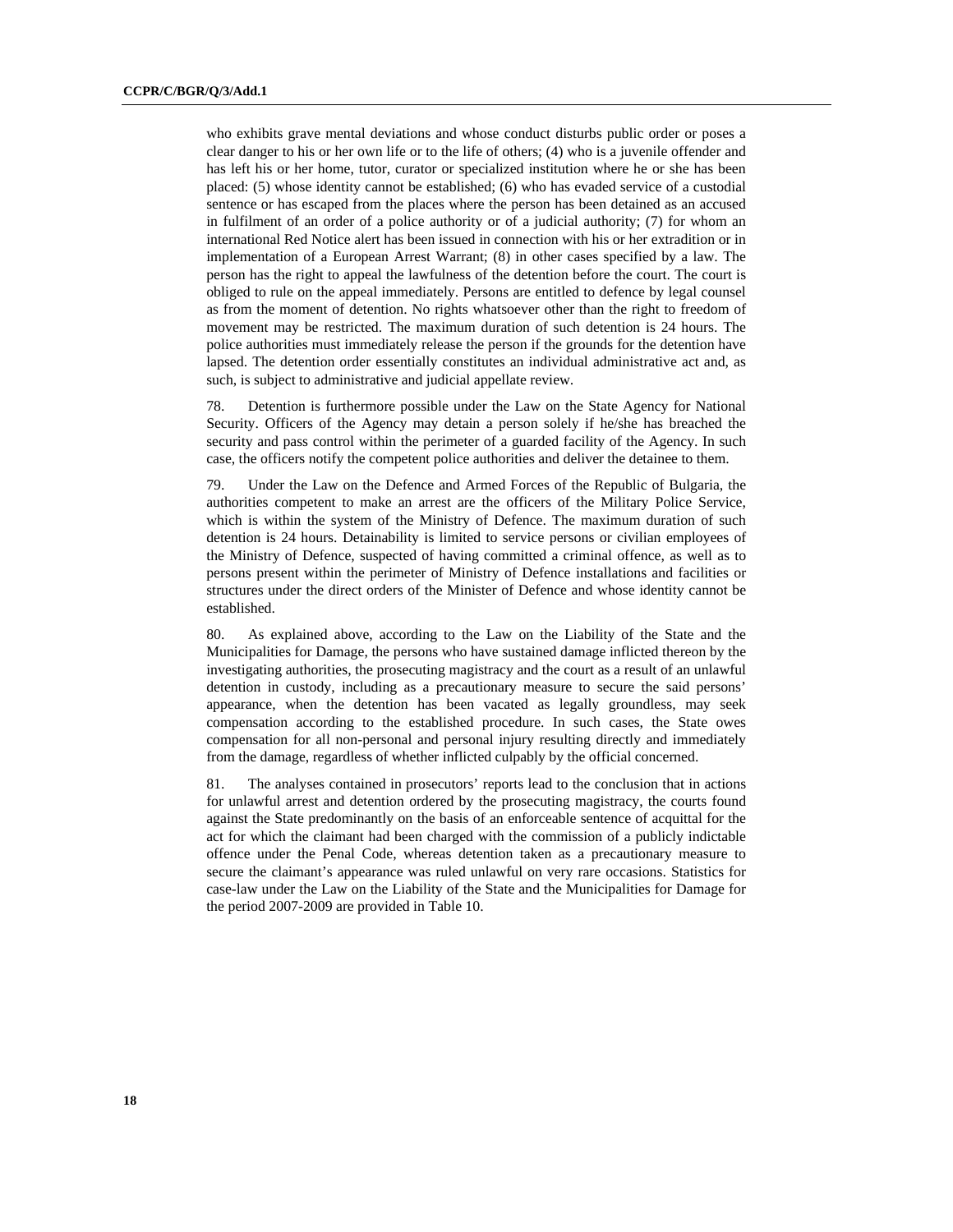| Period | First-instance civil cases (won by |           |  |  |  |
|--------|------------------------------------|-----------|--|--|--|
|        | First-instance civil cases (total) | claimant) |  |  |  |
| 2007   | 1,189                              | 327       |  |  |  |
| 2008   | 740                                | 190       |  |  |  |
| 2009   | 533                                | 201       |  |  |  |

*Table 10. First instance civil cases under the Law on the Liability of the State and the Municipality for Damage (2007 - 2009).*

82. Regarding the allegations of arbitrary arrests during the campaign to fight organized crime, it should be pointed out that no case has been ascertained so far at the Ministry of Interior of a detention of the person in the absence of the conditions specified in Article 63 of the Law on the Ministry of the Interior. Orders have been issued for all detentions implemented, and in just a single case an appeal has been lodged with a motion for revocation of a detention order. Checks have been conducted at the Ministry of Interior in connection with a query by the Chairperson of the Human Rights, Religion, Citizens' Complaints and Petitions Committee at the 41<sup>st</sup> National Assembly and prompted by appeals lodged according to the procedure established by the Administrative Procedure Code by persons detained in pre-trial proceedings alleging violation of their rights through news items broadcast or published in the media. As a result, it was ascertained that the competent Ministry of Interior employees had not engaged in any treatment which qualifies as inhuman or degrading according to the ICCPR and the European Convention for the Protection of Human Rights and Fundamental Freedoms (ECHR). The Ministry of Interior is doing its best so that the press releases, provided to the electronic media for broadcasting through the Press Centre and Public Relations Directorate, conform to the provisions of the ICCPR and the ECHR.

#### **Reply to the issues raised in paragraph 15 of the list of issues**

83. On 8 September 2010, the Council of Ministers adopted a Programme for Improvement of Conditions at Places of Deprivation of Liberty which reflects the intentions of the executive to conduct a coherent and comprehensive policy in the penal sanctions implementation area. Attention and efforts will be concentrated on improving the material conditions and welfare at the Bulgarian penitentiary institutions and their compliance with international minimum standards. Thus, the programme has two priorities: improvement of the material conditions of detention and reduction of overcrowding.

84. The action plan for the implementation of the programme in the period 2011-2013 specifies the time limits, the responsible institutions and the expected results. The first priority is to elaborate a concept for the construction of new prisons for areas comprehending the administrative regions of Rousse, Razgrad, Silistra, Shoumen and Veliko Turnovo as well as the administrative regions of Haskovo, Smolyan and Kurdjali. Negotiations with Sofia Municipality on the provision of a land tract for the construction of a new prison in the area of Sofia have been finalized and the terms of reference for its construction will be prepared. Specific measures for remodelling, redevelopment and modernization are also envisaged for the existing prisons. In respect of overcrowding, the Programme provides for the development of a project to implement the standard for minimum living floor space per prisoner and the standard for the material conditions and specifications of cleanliness and hygiene, increasing the share of prisoners serving sentences at open facilities compared to the total number of sentenced persons etc.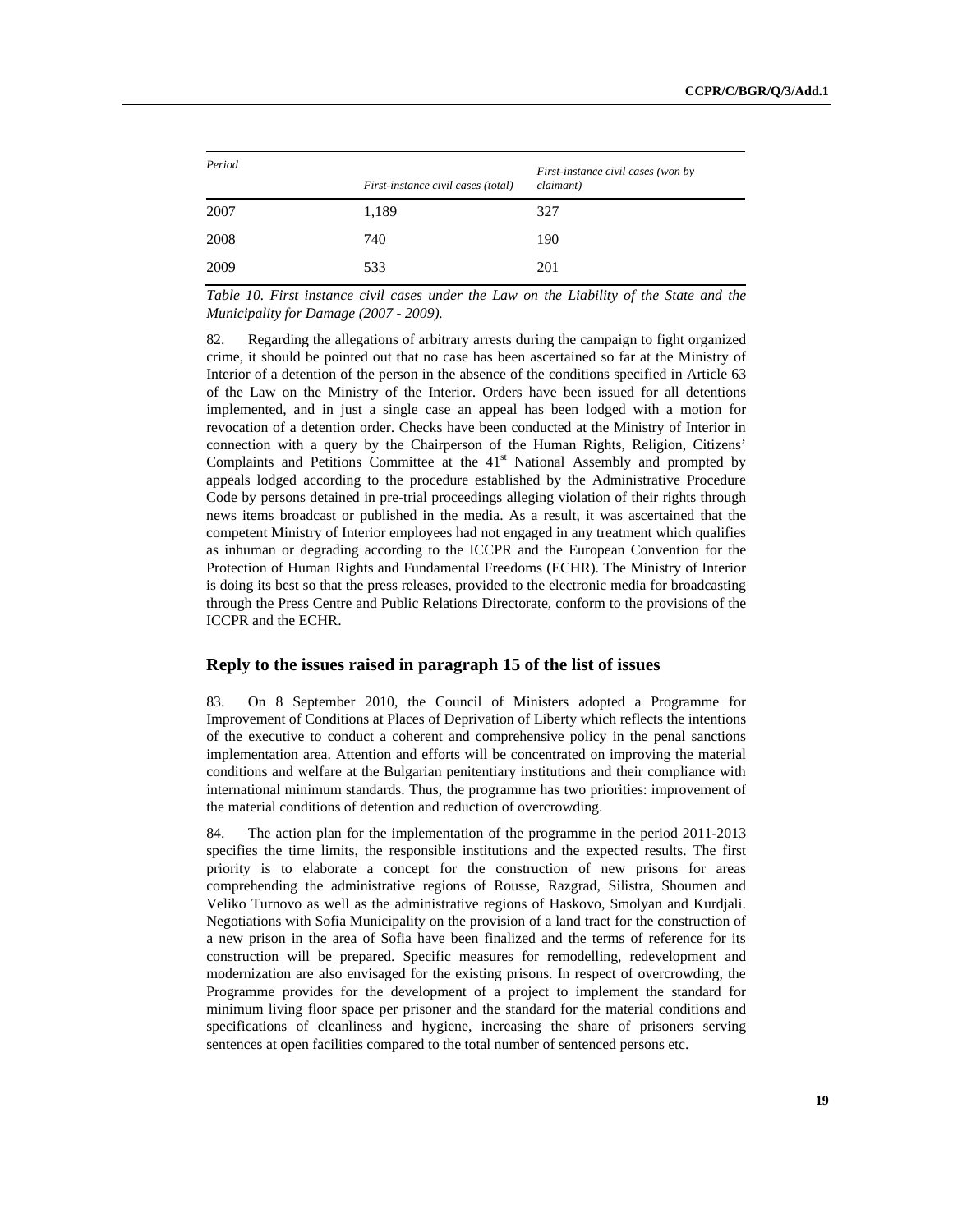85. Despite the serious budget constraints, measures are taken to improve the material conditions of detention at the prisons. The larger projects that have been commissioned include a new investigation detention facility in Plovdiv, a thoroughly renovated building of the prison in Vratsa, a remodelling of the heating system of the prison in Lovech, an overhaul and remodelling of the Razdelna Prison Hostel with the prison in Varna, containment of a landslide in the area of the prison in Bobov Dol through erosion-control works, repair of the Smolyan Prison Hostel with the prison in Plovdiv and of the Cherna Gora Prison Hostel with the prison in Stara Zagora, and the design and start of construction of a Promet Prison Hostel with the prison in Bourgas. The new Zhitarovo Open Prison Hostel with the prison in Bourgas meets all international requirements and standards. The newly established Gulubovo Open Prison Hostel with the prison in Stara Zagora also provides very good material conditions of detention. The most substantial achievement in this respect is the investigation detention facility in Plovdiv, which was relocated and built acting on a recommendation of the European Committee for the Prevention of Torture and Inhuman or Degrading Treatment or Punishment (CPT). This is the most modern place of detention in the country, which conforms to international standards and the European Prison Rules.

86. Regarding the conditions at the prisons in Pleven, Varna and Bourgas, it should be noted that the number of persons deprived of their liberty placed there currently exceeds the capacity of these prisons. In the prison in Pleven, lavatories have been built in the premises occupied by the persons deprived of their liberty, and despite the overcrowding, sanitary and hygiene conditions are at a good level. Lavatories in the building of the prison in Bourgas have been built partly in the close security zone, and the rest of the living quarters are not furnished in this respect. The hygiene conditions in the prison are at a good level, and overcrowding again is the principal problem. The size of the prison population is the principal problem of the prison in Varna as well. Lavatories in each premise are not constructed in the building of that prison. Shared lavatories are used, located in each separate corridor of cells for persons deprived of their liberty. There are plans to build a new prison in the territory of the City of Varna.

# **Reply to the issues raised in paragraph 16 of the list of issues**

87. Bulgaria attaches primary importance to the protection of the rights of children, including the well-being of children in public care. In line with this, in 2008 the National Assembly adopted the core policy document which defines the priority areas and actions for improvement of the well-being of children in Bulgaria over the next ten years - the National Strategy for Children (2008-2018) which seeks to facilitate the development of integrated policies aimed at strengthening the guarantees for the rights of the child in conformity with the established international standards.

88. As to the situation of children placed in public care at institutions of various types, which are held over from the past, the Government's categorical position is that all childcare institutions must be closed within 15 years and replaced by a network of communitybased services similar to a family environment. The closure of institutions for children with disabilities and of medical and social care homes for children aged from 0 to 3 years is prioritized. In the meantime, the conditions in state and municipal child-care institutions are being improved.

89. It is in this spirit that on 24 February 2010, the Council of Ministers adopted a national strategy entitled "Vision for Children's De-institutionalization in the Republic of Bulgaria"*,* which outlined the political commitment to and will for a reform in the childand-family care system. The document was developed in accordance with the Guidelines for the Alternative Care of Children, adopted by the UN Committee on the Rights of the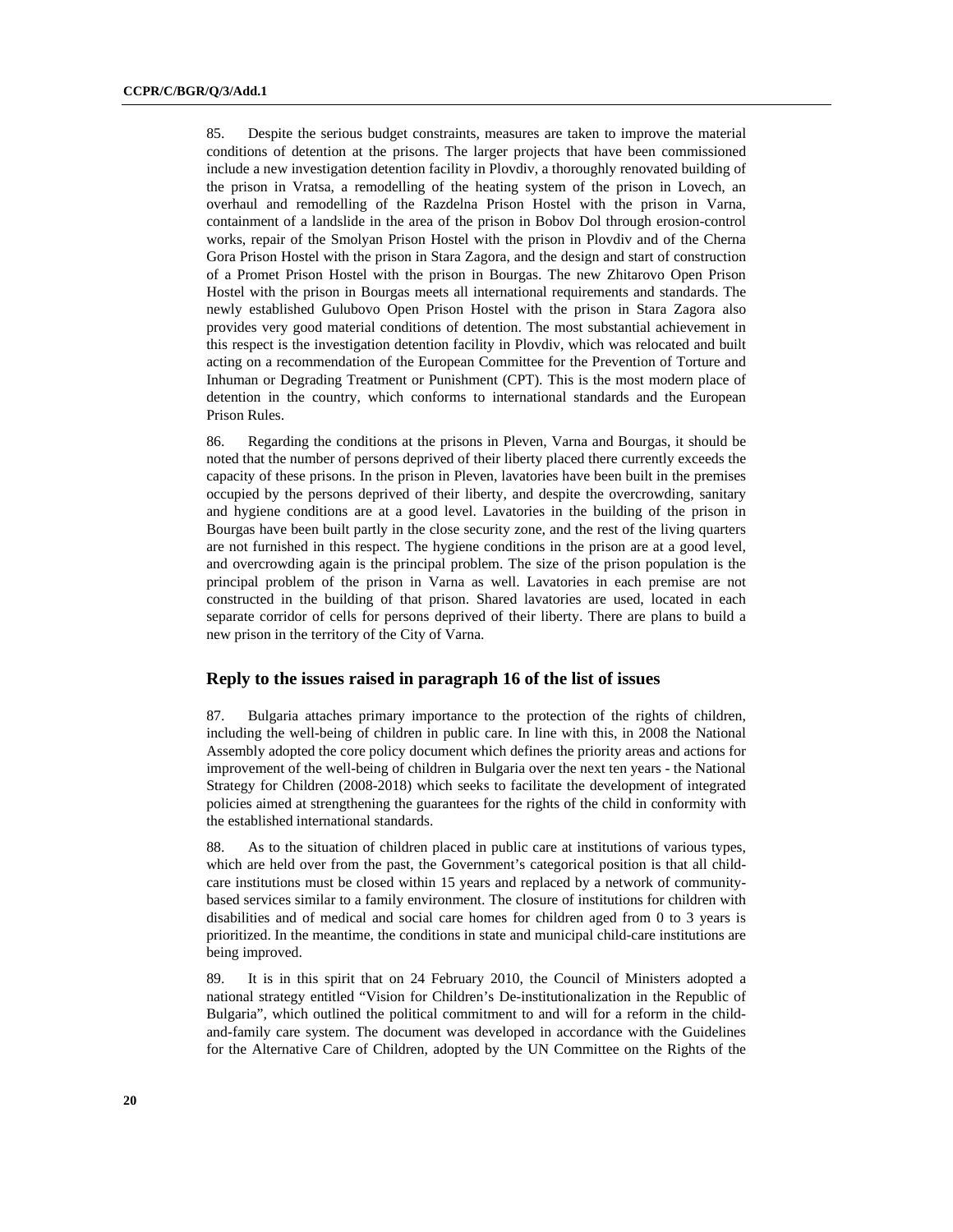Child and approved by the UN General Assembly. Twenty three non-governmental organizations and UNICEF were involved in its drafting. An action plan has been elaborated for the attainment of the objectives of the Vision*.* The financial resources for their implementation are provided by the EU operational programmes and the national budget

90. The reform process includes the replacement of the system of conventional residential-type care institutions by a network of community-based services that are individually oriented to the needs of each child and its family and provide better-quality care.

91. The first project for implementation of the action plan, entitled "Childhood for All", was launched on 2 June 2010. Its main objective is to plan and implement tangible and effective measures for actual de-institutionalization of children with disabilities placed in specialized child care institutions. Multidisciplinary teams are currently reviewing and evaluating the individual care plans of children and adolescents with disabilities at the specialized institutions. The activities that are planned next target encouraging the process of regional planning of social community-based services, training and upgrading the occupational skills of personnel, preparing children to leave the institutions, supporting families adopting children with disabilities, and expanding the scope of foster care and raising public awareness.

92. The Pastra Home near Kyustendil is for mentally ill men, not for mentally retarded children.

# **Reply to the issues raised in paragraph 17 of the list of issues**

93. Bulgaria's policy with regard to people with disabilities aims at improving the quality of life of people with disabilities and at ensuring equal opportunities and nondiscrimination on the grounds of "disability", as well as full and active participation in community life.

94. The policy for integration of people with disabilities is in compliance with the Law on the Integration of Persons with Disabilities and the Strategy for Equal Opportunities for People with Disabilities  $(2008 - 2015)$ . The law contains a mechanism for implementation and control over the distribution of medical equipment to disabled persons, provides for specialized help and assistance to them (under the Social Assistance Act), a monthly financial allowance for retarded children as part of the family allowance, more active involvement of civil society in helping and assisting retarded and disabled persons. The strategy outlines all necessary areas for the removal of obstacles (psychological, educational, social, cultural, professional, financial and architectural) to the social inclusion of people with disabilities. The strategy was adopted in implementation of the relevant Council of Europe recommendations and the good practices of EU Member States. One of the priorities for integration of people with disabilities is employment promotion by creating a mainstream and specialized working environment. In April 2010, a two-year plan for equal opportunities for disabled people was adopted by the Government, envisaging additional measures aimed at ensuring an environment accessible to disabled persons.

95. In implementing the policy to reintegrate children from auxiliary schools, Comprehensive Pedagogical Assessment Teams (CPAT) have been established in general education and vocational schools to assess the educational needs of disabled children and to transfer them to mainstream schooling. Only children with severe and multiple disabilities are enrolled in special schools, including auxiliary schools. As a result of the development of integrated education of children with special educational needs, 43 specialized (auxiliary) schools have been closed over the last three years.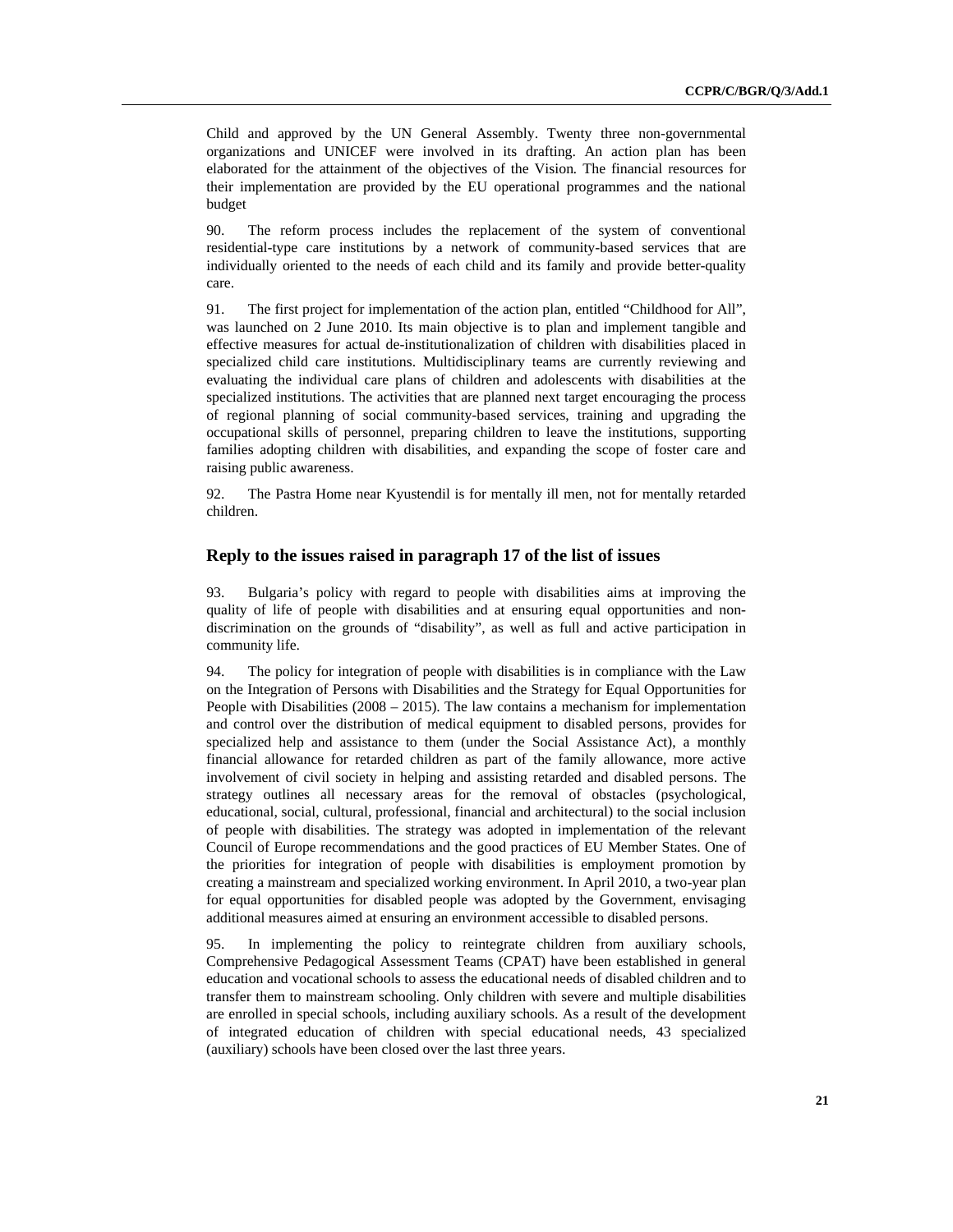96. The Ministry of Labour and Social Policy implements a National Programme for Employment and Vocational Training of People with Permanent Disabilities. It includes measures encouraging unemployed persons to start up their own business on a business plan approved by the labour offices, as well as measures offering employers incentives to hire permanently disabled unemployed, long-term unemployed, single parents or mothers of children up to 3 years of age and other such persons, for whom minimum wages are paid by the labour offices from budget resources for periods ranging from six to twelve months.

97. The Law on Civil Servants has been amended to include the establishment of a quota for recruitment of people with disabilities as civil servants in the administration. Recruitment of people with disabilities as civil servants is implemented through a centralized contest for people with disabilities at least once a year or through contests organized at least once every four months when vacant positions are available. The appointing authorities were assigned responsibilities to ensure an adapted working environment for people with disabilities.

98. Bulgaria has signed the Convention on the Rights of Persons with Disabilities and its Optional Protocol and is willing to accede to them when all the necessary requirements are fulfilled.

99. An inter-agency working group, consisting of representatives of the Ministry of Labour and Social Policy, the Social Assistance Agency, the Ministry of Health and nongovernmental organizations, has already prepared a draft national strategy entitled "Vision for De-institutionalization of Adults with Mental Disorders, Mental Retardation and Dementia" which is currently posted on the Internet site of the Ministry of Labour and Social Policy for public discussion and comment. The document is based on a policy in the best interest of people with mental disorders, mental retardation and dementia and targets a transformation of the institutional model into stationary and mobile community-based services. The situation so far shows that existing community-based social services are the main pillar of de-institutionalization. They can assume more serious commitments and react flexibly to the rapidly changing challenges and benefit all people and not just the vulnerable groups.

100. At the end of 2009, the Social Assistance Agency assigned the Social Assistance Directorates to conduct checks, acting jointly with the municipal administrations, so as to establish the current status of the specialized institutions and community-based social services for adults with disabilities. The findings in the reports provided a basis for preparation of a Reform Plan for the Specialized Institutions and Community-Based Social Services for Adults with Disabilities *(2010-2011).* This plan lays down specific measures and activities, designates institutions responsible for their implementation, and sets time limits for this implementation. It envisages the phased closure of 14 specialized institutions which do not meet the standards and criteria for location and physical assets, as well as for service staffing. Of these, four are specialized institutions for people with mental disorders, four for people with physical disabilities, and six for people with mental retardation.

101. A total of 28 specialized institutions for persons with mental retardation function within the territory of Bulgaria, with an aggregate capacity of 2,349 places, and 71 residenttype social services for the same target group with a capacity of 621 places. Communitybased social services for persons with mental retardation total 126, with a capacity to service 4,552 places. Improvement of living conditions in these specialized institutions for elderly people is also one of the priorities of the social service provision policy.

102. Persons with mental retardation are also able to use community-based social services which are provided under other programmes and projects, such as the national programme "Assistance to People with Disabilities" and the projects, "Social Service for Quality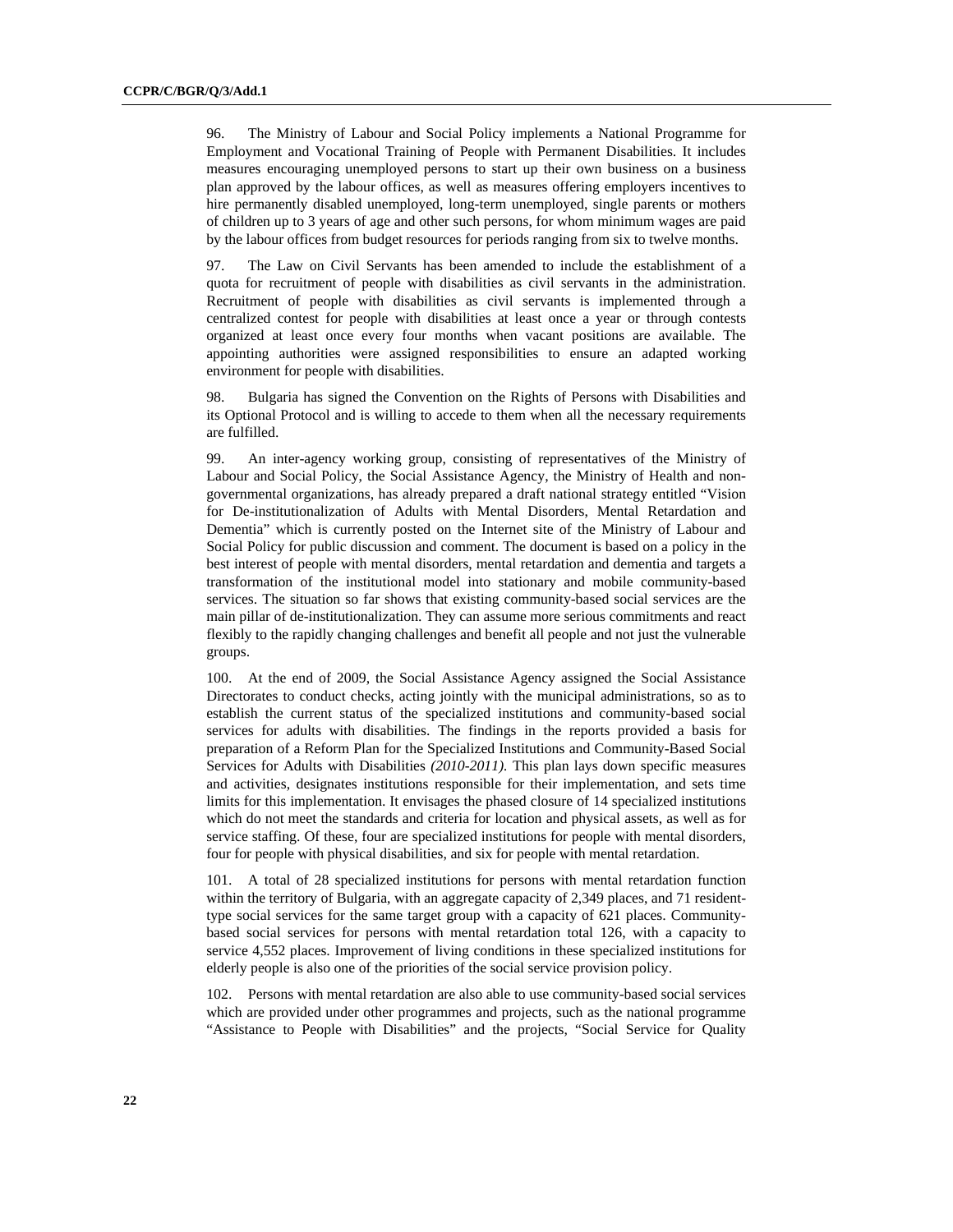Living: Phase 2" and "Support for Life with Dignity" of operational programme Human Resources Development.

103. Permanently disabled people are entitled to a monthly social integration supplement according to their individual needs, depending on the extent of reduced working capacity or the type and extent of disability. The supplement is differentiated and is provided in the form of financial resources which supplement the recipients' own income and are intended to cover the additional costs of transport services, information and telecommunication services, training, hydrotherapy and rehabilitative services, accessible information, municipal housing rent, as well as dietary nutrition and medicinal products.

#### **Reply to the issues raised in paragraph 18 of the list of issues**

104. According to the Constitution (Article 26 (2)) and the Law on Aliens (Article 3 (1)), foreigners resident in the Republic of Bulgaria have the same rights and duties as Bulgarian citizens with the exception of the rights and duties for which the Constitution and the laws require Bulgarian citizenship. The effective Bulgarian legislation admits dual nationality, and persons holding dual nationality, including Bulgarian citizenship, who reside in the country, are treated as Bulgarian citizens.

105. In April 2010, a new Paragraph (3) was added to Article 55 of the Penal Procedure Code, expressly granting a new right to the accused: "Where the accused does not have command of the Bulgarian language, the accused shall be provided with a written translation into a language which he or she understands of the warrant constituting him or her as an accused party, of the rulings of the court on imposition of a precautionary measure to secure his or her appearance, of the indictment, of the sentence passed and of the judgment of the court of intermediate appellate review instance."

106. According to Article 3 of the Administrative Procedure Code, the Code applies to any aliens resident in the Republic of Bulgaria or participating in an administrative proceeding before a Bulgarian authority outside the country insofar as the Constitution and the laws do not require Bulgarian citizenship. A relevant example of the case law is Supreme Administrative Court Judgment No. 2071 of 6 April 2000 in Administrative Case No. 6925/99: "According to Article 26 (2) of the Constitution in conjunction with Article 3 of Law on Aliens, aliens resident in the Republic of Bulgaria have all rights and duties under the Constitution with the exception of such for which Bulgarian citizenship is required. Neither the provision of Article 120 (2) of the Constitution, nor the provision of Article 8 of the Law on the Supreme Administrative Court, makes the right of appeal against an administrative act contingent on Bulgarian citizenship."

#### **Reply to the issues raised in paragraph 19 of the list of issues**

107. According to information from the Supreme Judicial Council, a total of 632,978 cases were up for examination before Bulgarian courts in 2009, of which 526,932 were completed and 416,613 (79 per cent) were completed within three months. In the first half of 2010, 408,546 cases were up for examination, 306,466 were completed, of which 257,087 (84 per cent) were completed within three months.

#### **Reply to the issues raised in paragraph 20 of the list of issues**

108. The use of special surveillance means temporarily restricts certain fundamental rights of citizens guaranteed by the Constitution of Bulgaria and the ICCPR (inviolability of the person and the home and secrecy of correspondence and of other forms of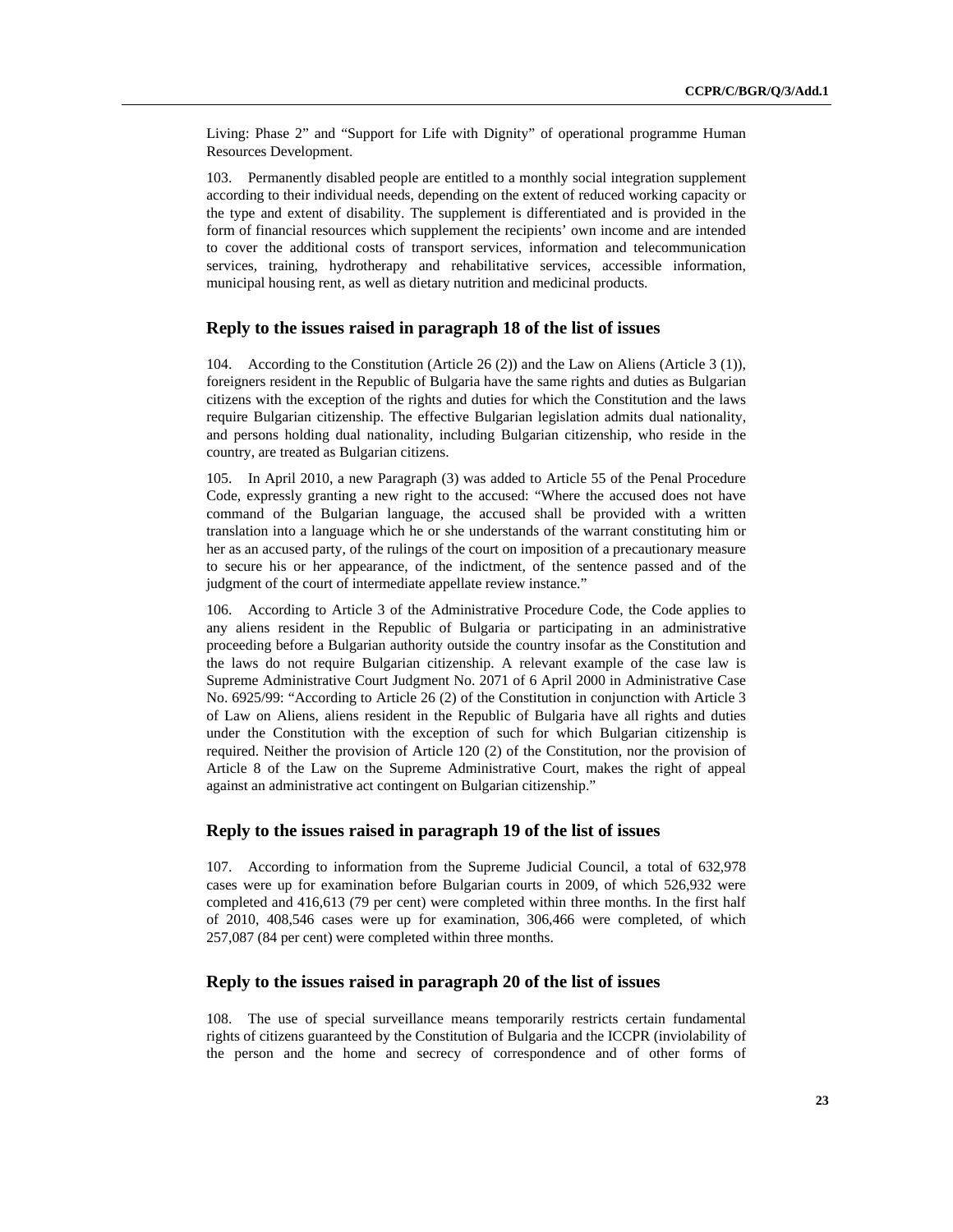communication). The terms, procedure and control over the use of special surveillance means and the results obtained by them are legally regulated in the Penal Procedure Code and in the Special Surveillance Means Act with provisions made for a number of safeguards against abuse of information obtained through application of special surveillance means. Special surveillance means are resorted to on very rare occasions. According to the law, the use of special surveillance means requires authorization by the relevant competent court. Characteristically, the authorizing authorities are high-ranking in the judicial system of the Republic of Bulgaria: authorization may not be granted by a regional judge but by the president of the competent district or appellate court, as the case may be.

109. The amendment in 2008 inserted into the law a new Chapter Four A "Control and Monitoring of Special Surveillance Means", which reckons with the judgments of the European Court of Human Rights on more effective and reliable control in respect of the application of special surveillance means, the storage and destruction of the information gathered through such means which is not needed for operational detection or for the criminal procedure. In this way, the law regulates the activity of a permanent subcommittee with the National Assembly Legal Affairs Committee which implements parliamentary control and monitoring of the procedures for authorization, application and use of special surveillance means, the storage and destruction of information obtained through such means, as well as protection of citizens' rights and freedoms against legally nonconforming use of special surveillance means ("the Subcommittee").

110. Annually, not later than 30 April, the subcommittee must submit to the National Assembly an activity report containing summarized information on the authorization, application and use of special surveillance means, the storage and destruction of the information obtained by such means, as well as protection of citizens' rights and freedoms against legally non-conforming use of special surveillance means. The report must also be submitted to the National Assembly, not later than 31 May. If there is reason to believe that special surveillance means have been wrongfully used and applied or, respectively, that information obtained through such means has been wrongfully stored or destroyed, the Subcommittee apprises the prosecuting authorities and the heads of the authorities and structures competent to request use of special surveillance means and to use information gathered and real evidence prepared as means of proof through such means. The Subcommittee ex officio informs the individuals in respect of whom special surveillance means have been wrongfully applied. The presidents of the district or of the appellate courts, as the case may be, who have granted authorizations for use of special surveillance means, must include in their annual reports data on the number of authorizations granted and the real evidence prepared as means of proof.

#### **Reply to the issues raised in paragraph 21 of the list of issues**

111. The Law on Religious Denominations (2002) regulates the right of religion as an absolute, personal and inalienable human right. Its exercise is not limited to freedom of association: setting up a religious community, participating in a religious community or organizing institutions of the community. Legal personality is acquired in a registration proceeding before a judicial body, such as the Sofia City Court, just on the basis of documents, and is simplified as much as possible. The Court strictly observes the procedure for registration of religious denominations and effects the entries in due time. Seventy-five new religious denominations were registered between 2003 and 2009. The Council of Europe Parliamentary Assembly resolution 1390 (2004) expressly emphasized that the law "represents an important step forward" in guaranteeing religious rights and freedoms.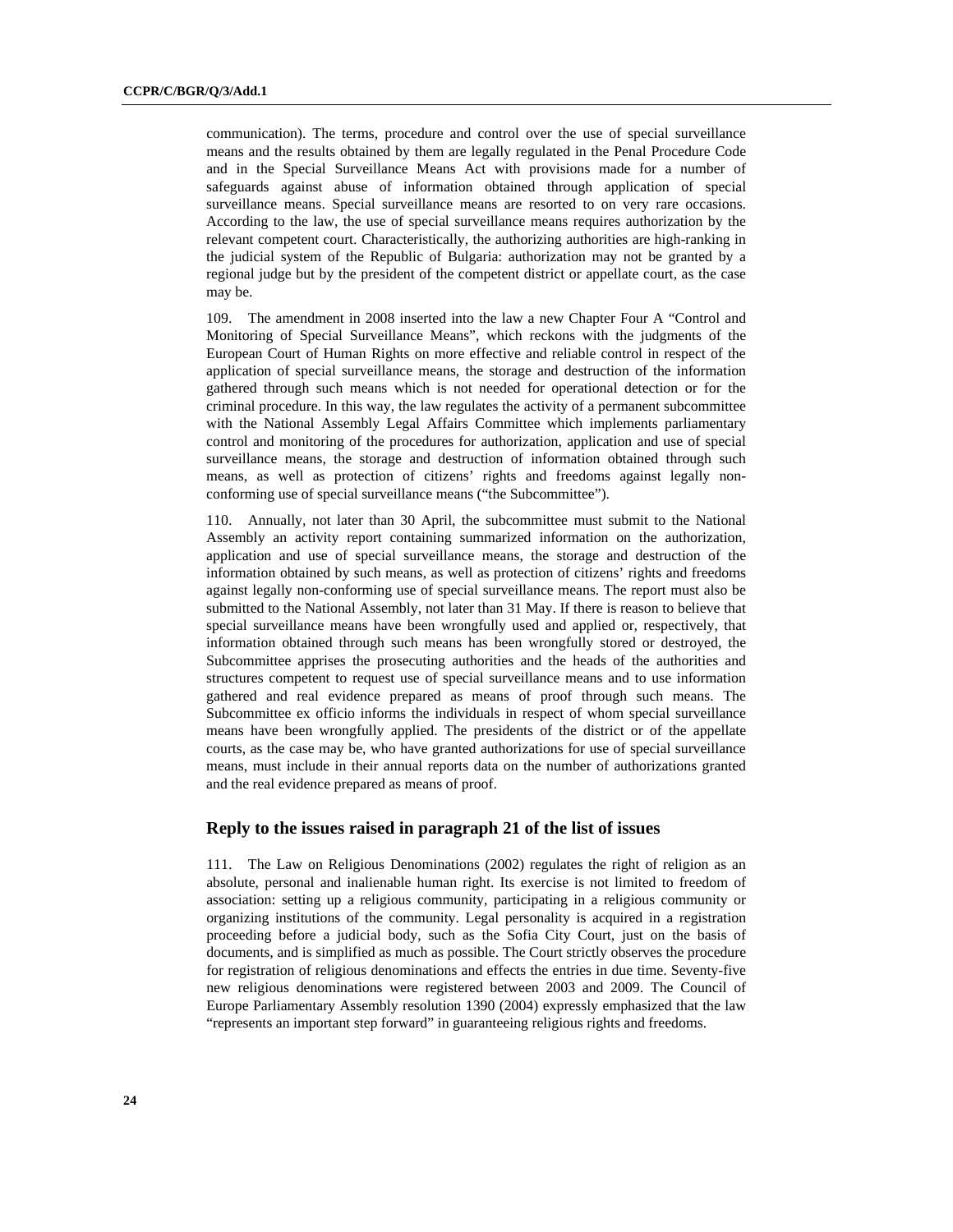112. The State promotes and encourages tolerance and respect among adherents to different faiths, as well as between believers and non-believers.

113. The Bulgarian Orthodox Church does not enjoy privileges compared to the rest of the religious denominations but merely acquires its status as a legal person according to a special procedure.

114. The Law on Religious Denominations does not compel religious communities to merge. It just bars breakaway groups from using the property of duly registered religious institutions.

# **Reply to the issues raised in paragraph 22 of the list of issues**

115. The competent Bulgarian authorities closely monitor all alleged manifestations of intolerance against any person under their jurisdiction, including on grounds of religion and belief and, if necessary, take resolute steps to punish such acts. Offences against freedom of religion and belief are penalized under the Penal Code in Chapter Three "Offences against Citizens' Rights", Section II "Offences against Religious Denominations".

116. Regarding the case in question, the Directorate of Religious Affairs with the Council of Ministers immediately sent a letter to the competent district prosecution office, requesting the institution of criminal proceedings.

#### **Reply to the issues raised in paragraph 23 of the list of issues**

117. No State is immune to cases of intolerance. In the few regrettable incidents in which houses of worship had been vandalized, the Directorate of Religious Affairs with the Council of Ministers reacted without delay and alerted the law enforcement authorities. Furthermore, in 2009, when the mosques in Nikopol and Blagoevgrad were set on fire, financial resources were immediately allocated for their restoration.

118. In the case concerned, the Nikopol Regional Prosecution Office was notified immediately after the ascertainment of the fire and instituted a pretrial proceeding against an unknown perpetrator under Article 330 (1) of the Penal Code. Various theories about the cause of the fire were checked in the course of the investigation. On the basis of the evidence collected in the investigation, the prosecutor supervising the case ruled out the possibility of the fire having been prompted by religious hatred or a desire to desecrate, destroy or damage the Muslim house of worship. Due to the circumstance that the investigating police authorities failed to identify the perpetrator of the act within the procedural time limits, the pretrial proceeding against an unknown perpetrator was suspended and referred to the Crime Counter-action Group with the Nikopol Precinct Police Department for further operational detection steps.

119. Regarding the attack (arson) of a mosque in Blagoevgrad in October 2009, a pretrial proceeding against an unknown arsonist was instituted under Article 330 (1) of the Penal Code. The criminal proceeding was terminated by a warrant of the Blagoevgrad Regional Prosecution Office of 4 January 2010.

120. As to the allegation that there is a worrying trend towards racially motivated offences, it should be stated that the analyses and surveys conducted by the competent authorities, including the Prosecutor's Office, have not identified such a trend. The Bulgarian authorities note that the sources of such information are not specified, and it remains unclear on what basis this conclusion has been drawn.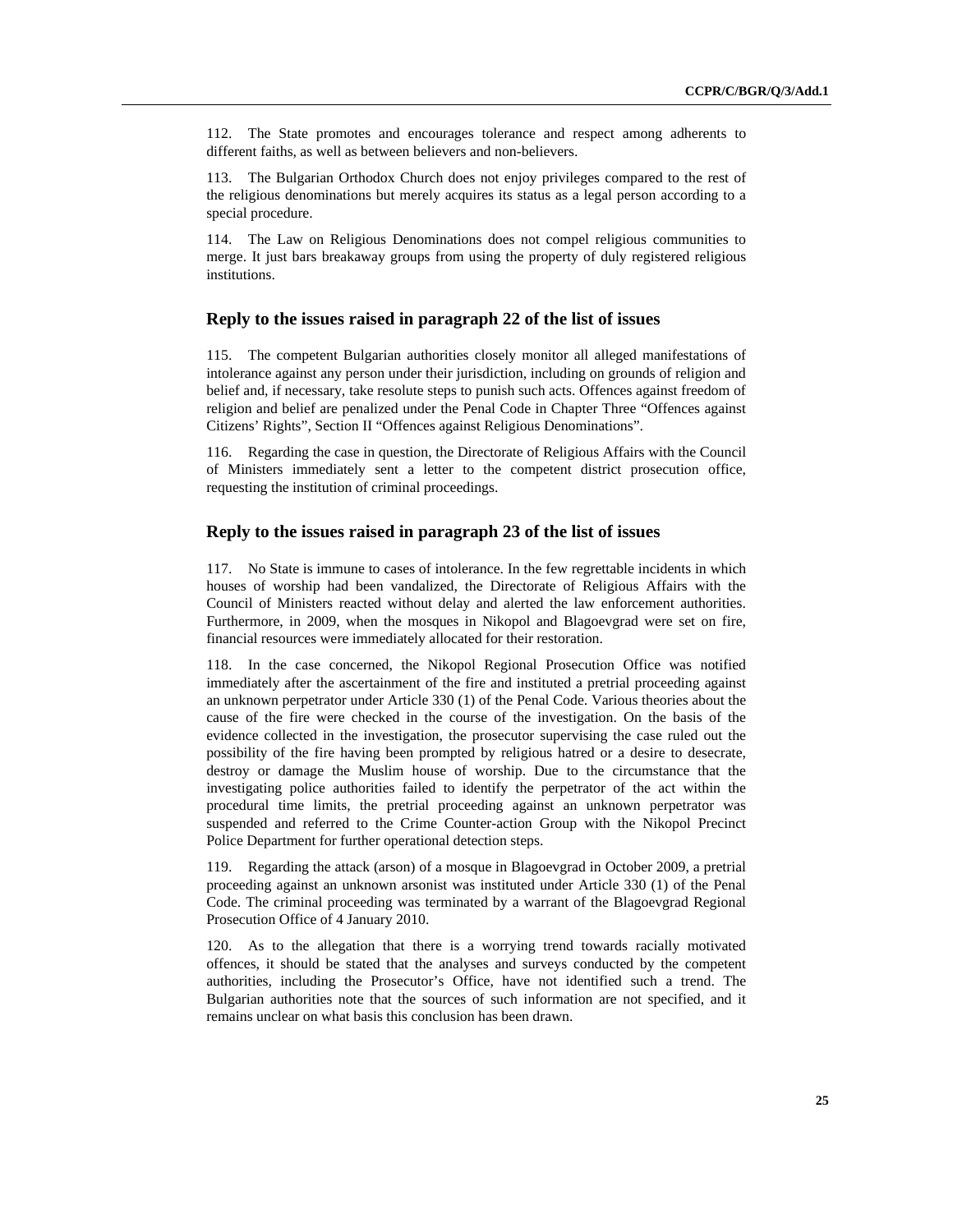#### **Reply to the issues raised in paragraph 24 of the list of issues**

121. Freedom of speech and expression is guaranteed in the Constitution and in the rest of the legislation. Bulgaria has public and private-owned radio stations and television networks. The Law on Protection of Competition ensures protection and conditions for promotion of competition and free economic initiative, including in media market. The Commission on Protection of Competition is empowered to enforce the law, and its activities cover all requests on ascertaining infringements of free market competition, direct enforcement of the provisions of Articles 81 and 82 of the EC Treaty, cooperation with the European Commission and the other national competition authorities of the EU member states in conformity to EC Regulation No.1/2003 and EC Regulation No. 139/2004, conducting sector analyses and competition advocacy.

122. The National Assembly of the Republic of Bulgaria recently (21 October 2010) passed amendments to the Law on the Mandatory Deposit of Copies of Printed and Other Works*,* introducing a requirement for the publishers of periodical printed works to submit a declaration, completed in a standard form, to the Ministry of Culture, thereby identifying the actual owner of the publication. This supplement to the law is intended to set in place a mechanism guaranteeing transparency of the ownership of the print media, with a view to ensuring effective protection of fundamental rights of citizens.

123. In its licensing activity under the Law on Radio and Television, CEM monitors compliance with the requirements laid down in Articles 105 and 111 of the Radio and Television Act, regarding the transparency of the capital and property of the natural and legal persons applying for a radio and television broadcasting licence.

124. A licence for pursuit of radio and television broadcasting activities is granted after a contest held according to a public procedure, setting non-discriminatory requirements to the applicants. The guiding principle in selecting the persons who or which are granted radio and television broadcasting licences is the variety of the media landscape safeguarding the interest of the public in having access to programme services of different formats. This principle is upheld upon announcing a contest for a specific radio frequency in a given nucleated settlement. The principle is set in the Council for Electronic Media Strategy for the Award of Radio Frequencies.

125. In order to prohibit "hate speech", the Law on Radio and Television (Article 8) requires that media services do not incite to hatred based on race, sex, religion or nationality.

#### **Reply to the issues raised in paragraph 25 of the list of issues**

126. The Bulgarian authorities seek to implement a consistent policy intended to eradicate and prevent any stereotypes and prejudices against members of ethnic, religious or linguistic minorities. As mentioned on many occasions, manifestations of anti-Semitism are practically non-existent in Bulgaria. Whenever isolated incidents occur, the competent institutions immediately take adequate measures. At the same time, priority is given to preventing and combating anti-Semitism.

127. The Bulgarian authorities closely monitor all alleged manifestations of racism and intolerance against any person under their jurisdiction, and, if necessary, take resolute steps to punish such acts. Relevant statistics on "hate crimes" are gathered and analyzed by the Ministry of Interior, the prosecuting magistracy and the Commission for Protection against **Discrimination**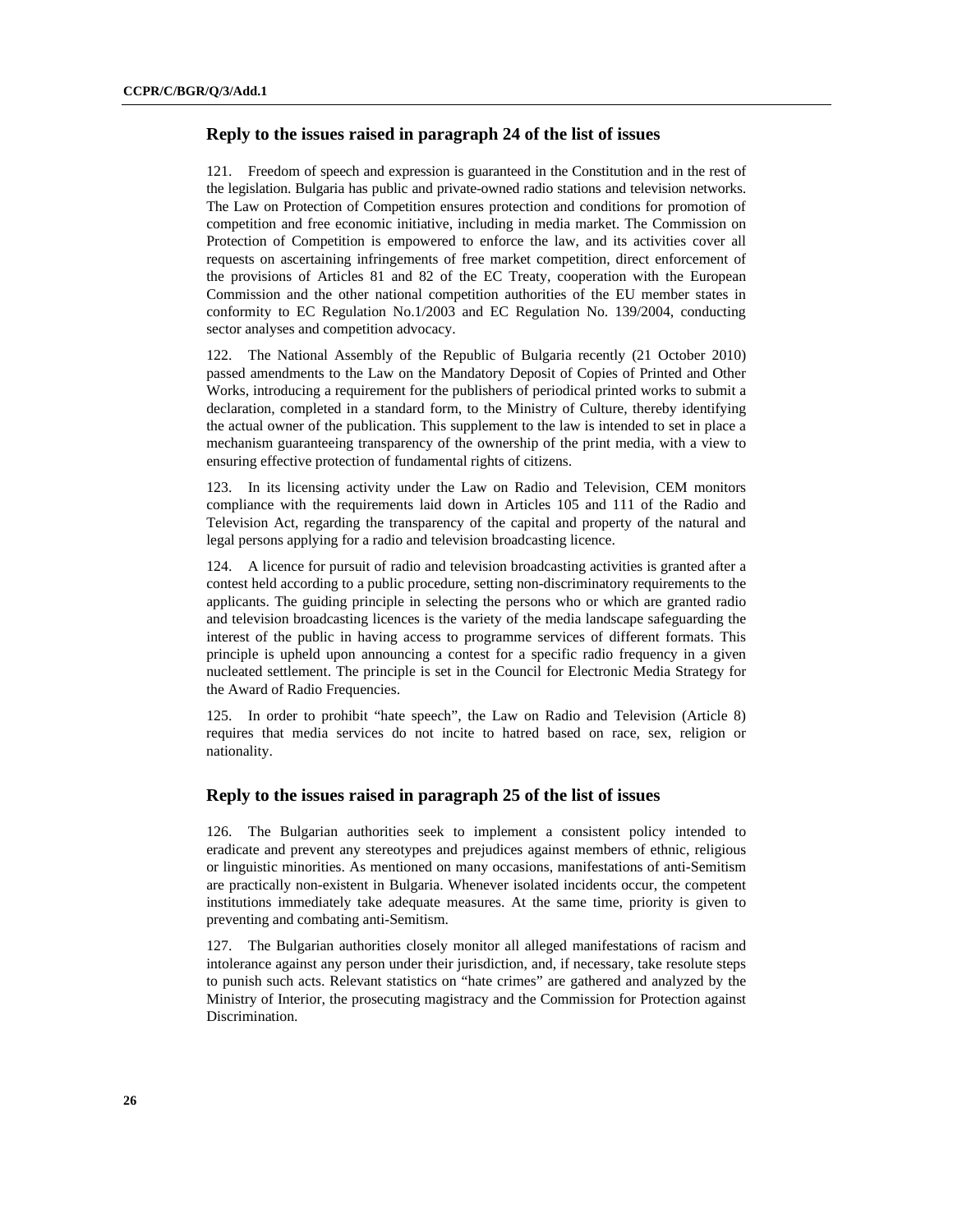128. Regarding the Penal Code, the amendments of 2009 supplemented the provision on propagation or incitement to ethnic hostility or hatred or racial discrimination through speech, press or other media, through electronic information systems or in another manner. The penal sanction was also increased, to deprivation of liberty for a maximum term of four years (from a maximum term of three years before), and the maximum fine was increased to BGN 10,000. The introduction of the EU requirements (Council Framework Decision 2008/913/JHA of 28 November 2008 on combating certain forms and expressions of racism and xenophobia by means of criminal law) is also in progress**.** This will be implemented by expanding the scope of application of Article 162 (1) and (2) of the Penal Code.

129. The penal sanctions provided for offences against national and racial equality show that the legislator treats these offences as presenting a high degree of social danger. Even though the Penal Code does not contain a provision which qualifies racist motivation as an aggravating circumstance upon the commission of all types of offences, the provisions of the General Part of the Penal Code expressly state that in determining the penal sanction, the court takes into consideration, inter alia, the motives for the commission of the act (Article 54 (1)), including possible racist motives. If it is established that the motivation for the commission of a particular offence is racist, this in all cases is considered an aggravating circumstance.

130. Furthermore, in the process of investigation the prosecuting magistracy is also required by law to take into consideration cumulatively the social danger of the perpetrators and of the act itself, including motives, causes and modus operandi*.*

131. The Bulgarian authorities are committed to preventing and combating the use of hate speech and the spread of racial hatred. This is part of the efforts of the Bulgarian authorities to maintain a climate of tolerance as a typical attribute of the successful interethnic model in Bulgaria.

132. The Law on Radio and Television prohibits the use of hate speech. The practice of CEM, which is the independent regulator and supervisor, includes penalty decrees against specific broadcasters for providing a platform for voicing ethnic intolerance, as well as sanctions against individual programmes. Furthermore, in 2004 media professionals adopted an Ethical Code of the Bulgarian Media, which provides, inter alia, that a person's race, colour, religion and ethnic background must not be referred to unless it is of importance to the meaning of the story. Complaints about radio and television programmes are received by the National Council for Journalistic Ethics, set up by journalists' associations.

133. The court statistics on cases of alleged offences against national and racial equality (Articles 162 to 166 of the Penal Code) for the period January 2007 – June 2010 are presented in the Table 11:

| Chapter Three of the<br>Penal Code<br>Offences against<br>Citizens' Rights | cases<br>Vew | э<br>ಜ<br>ubmitted<br>oceeaw<br>$\vec{p}$<br>$\frac{1}{2}$ | onnitted<br>Persons<br>trial | gments<br><b>grsons</b> | <b>SUOSS</b><br>$\emph{gne}$ |
|----------------------------------------------------------------------------|--------------|------------------------------------------------------------|------------------------------|-------------------------|------------------------------|
|                                                                            | 2            | 3                                                          |                              |                         | 6                            |
| Section I<br>Offences against national and racial equality                 |              |                                                            |                              |                         |                              |
| Article $162 -$<br>offences against<br>national and<br>racial equality     | 3            |                                                            | 3                            |                         |                              |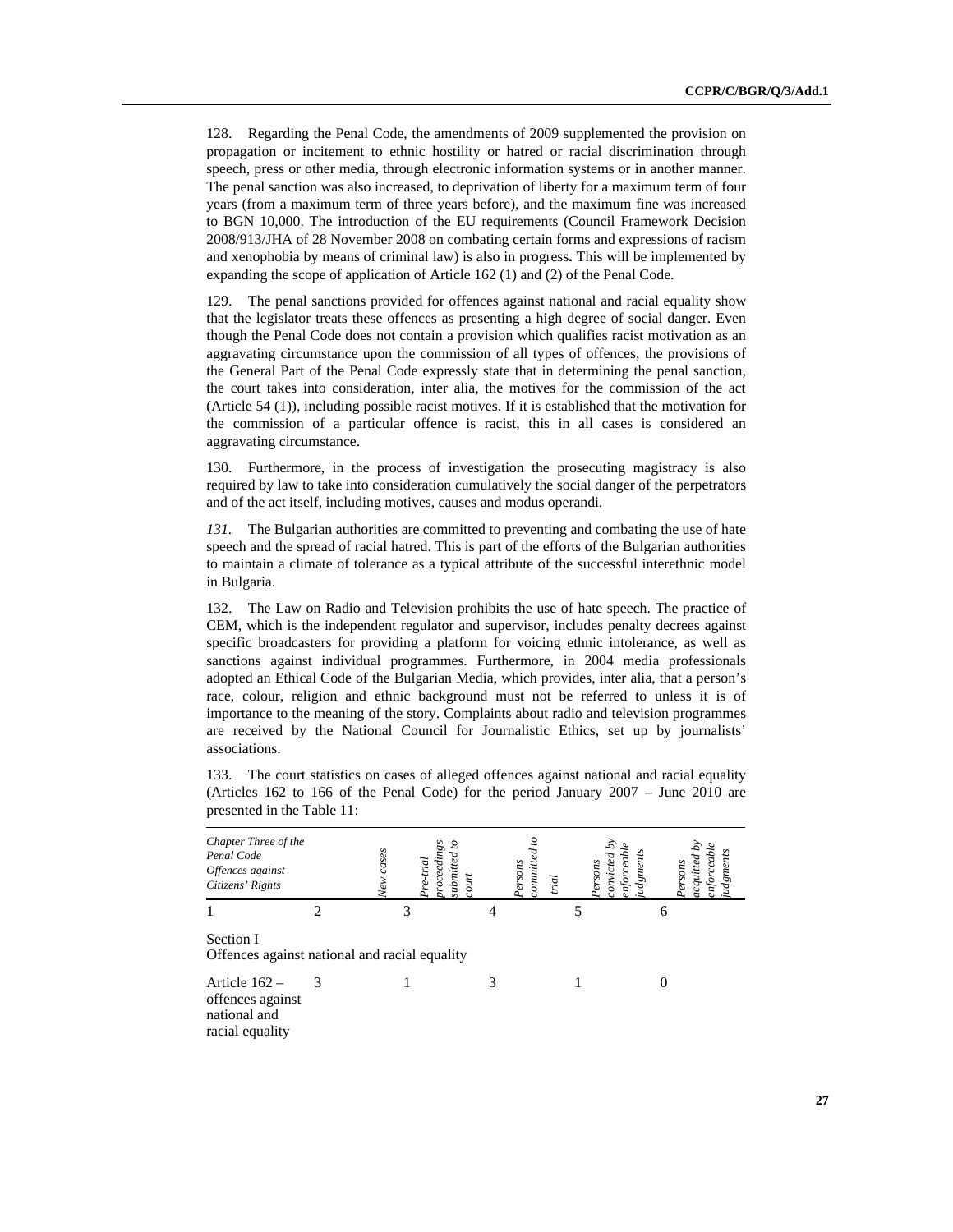| Chapter Three of the<br>Penal Code<br>Offences against<br>Citizens' Rights                                     | New cases        |                  | submitted to<br>$proceeding$ s<br>$Pre-trial$<br>$_{contr}$ |                  | committed to<br>Persons<br>trial |                  | $\emph{convited }$ by<br>$e$ nforceable<br>udgments<br>Persons |                  | orceabl<br>cquitted<br>gments<br>Persons |
|----------------------------------------------------------------------------------------------------------------|------------------|------------------|-------------------------------------------------------------|------------------|----------------------------------|------------------|----------------------------------------------------------------|------------------|------------------------------------------|
| Article 163 -<br>offences against<br>national and<br>racial equality<br>through<br>participation in a<br>group | $\boldsymbol{0}$ | $\boldsymbol{0}$ |                                                             | $\boldsymbol{0}$ |                                  | $\overline{0}$   |                                                                | $\overline{0}$   |                                          |
| Article 164 -<br>religious hatred                                                                              | $\mathbf{1}$     | $\mathbf{1}$     |                                                             | $\mathbf{1}$     |                                  | $\mathbf{1}$     |                                                                | $\boldsymbol{0}$ |                                          |
| Section II<br>Offences against religious denominations                                                         |                  |                  |                                                             |                  |                                  |                  |                                                                |                  |                                          |
| Article 165 -<br>offences against<br>religious<br>freedoms                                                     | $\boldsymbol{0}$ | $\boldsymbol{0}$ |                                                             | $\mathbf{0}$     |                                  | $\boldsymbol{0}$ |                                                                | $\boldsymbol{0}$ |                                          |
| Article 166 -<br>religious<br>activities against<br>the State                                                  | $\boldsymbol{0}$ | $\boldsymbol{0}$ |                                                             | $\boldsymbol{0}$ |                                  | $\boldsymbol{0}$ |                                                                | $\boldsymbol{0}$ |                                          |
| Total for 2007                                                                                                 | 4                | $\overline{2}$   |                                                             | 4                |                                  | $\overline{2}$   |                                                                | $\boldsymbol{0}$ |                                          |
| Section I<br>Offences against national and racial equality                                                     |                  |                  |                                                             |                  |                                  |                  |                                                                |                  |                                          |
| Article 162                                                                                                    | 7                | 1                |                                                             | 1                |                                  | 1                |                                                                | $\boldsymbol{0}$ |                                          |
| Article 163                                                                                                    | $\boldsymbol{0}$ | 0                |                                                             | $\boldsymbol{0}$ |                                  | $\boldsymbol{0}$ |                                                                | $\boldsymbol{0}$ |                                          |
| Article 164                                                                                                    | $\boldsymbol{0}$ | 1                |                                                             | 1                |                                  | $\overline{2}$   |                                                                | $\boldsymbol{0}$ |                                          |
| Section II<br>Offences against religious denominations                                                         |                  |                  |                                                             |                  |                                  |                  |                                                                |                  |                                          |
| Article 165                                                                                                    | $\boldsymbol{0}$ | $\boldsymbol{0}$ |                                                             | $\boldsymbol{0}$ |                                  | $\mathbf{0}$     |                                                                | $\boldsymbol{0}$ |                                          |
| Article 166                                                                                                    | $\boldsymbol{0}$ | $\boldsymbol{0}$ |                                                             | $\boldsymbol{0}$ |                                  | $\boldsymbol{0}$ |                                                                | $\boldsymbol{0}$ |                                          |
| Total for 2008                                                                                                 | 7                | 2                |                                                             | 2                |                                  | 3                |                                                                | $\boldsymbol{0}$ |                                          |
| Section I<br>Offences against national and racial equality                                                     |                  |                  |                                                             |                  |                                  |                  |                                                                |                  |                                          |
| Article 162                                                                                                    | 10               | 3                |                                                             | 3                |                                  | $\mathbf{1}$     |                                                                | $\mathbf{0}$     |                                          |
| Article 163                                                                                                    | $\boldsymbol{0}$ | $\boldsymbol{0}$ |                                                             | $\mathbf{0}$     |                                  | $\mathbf{0}$     |                                                                | $\mathbf{0}$     |                                          |
| Article 164                                                                                                    | $\boldsymbol{2}$ | $\mathbf{0}$     |                                                             | $\mathbf{0}$     |                                  | $\mathbf{1}$     |                                                                | $\mathbf{0}$     |                                          |
| *Item 4 of<br>Article 164 (1)<br>(through<br>electronic<br>media)                                              | $\boldsymbol{0}$ | $\mathbf{0}$     |                                                             | $\mathbf{0}$     |                                  | $\boldsymbol{0}$ |                                                                | $\mathbf{0}$     |                                          |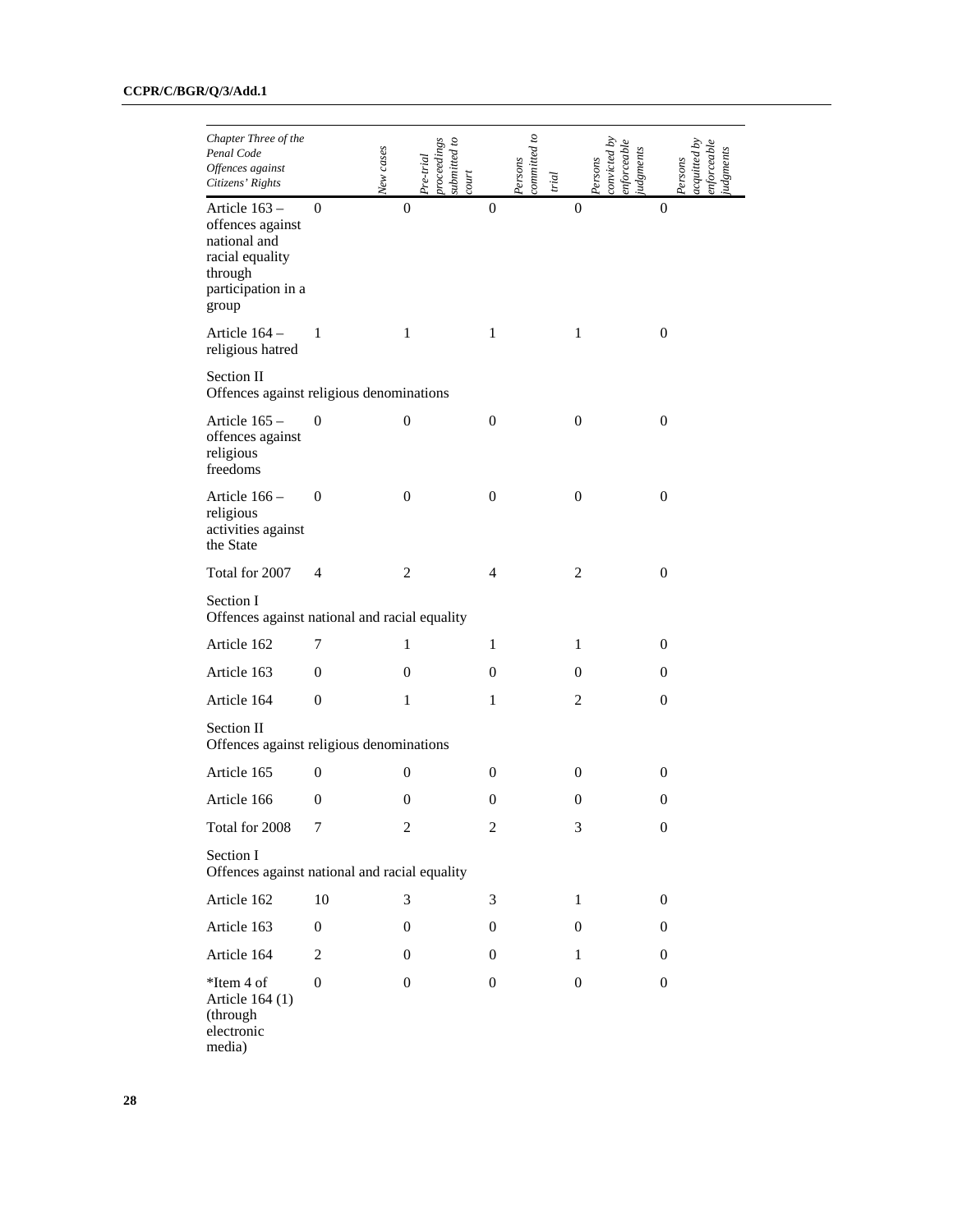| Chapter Three of the<br>Penal Code<br>Offences against<br>Citizens' Rights | New cases      | $procedure \, \mathit{dings}$<br>submitted to<br>$Pre-trial$<br>count |          | committed to<br>Persons<br>trial | nforceabl<br>udgments<br>conviced<br>Persons | enforceable<br>iudgments<br>acquited<br>Persons |
|----------------------------------------------------------------------------|----------------|-----------------------------------------------------------------------|----------|----------------------------------|----------------------------------------------|-------------------------------------------------|
| Section II<br>Offences against religious denominations                     |                |                                                                       |          |                                  |                                              |                                                 |
| Article 165                                                                | $\mathbf{0}$   | 0                                                                     | $\Omega$ |                                  | $\Omega$                                     | $\Omega$                                        |
| Article 166                                                                | $\overline{2}$ | $\theta$                                                              | $\Omega$ |                                  | $\Omega$                                     | $\Omega$                                        |
| Total for 2009                                                             | 14             | 3                                                                     | 3        |                                  | $\overline{2}$                               | $\Omega$                                        |
| Section I<br>Offences against national and racial equality                 |                |                                                                       |          |                                  |                                              |                                                 |
| Article 162                                                                | 1              | 1                                                                     | 1        |                                  | $\Omega$                                     | $\Omega$                                        |
| Article 163                                                                | $\Omega$       | $\theta$                                                              | $\Omega$ |                                  | $\Omega$                                     | $\Omega$                                        |
| Article 164                                                                | 8              | 1                                                                     | 3        |                                  | 1                                            | $\Omega$                                        |
| $*$ Item 4 of<br>Article 164 (1)                                           | $\theta$       | $\theta$                                                              | $\theta$ |                                  | $\Omega$                                     | $\Omega$                                        |
| Section II<br>Offences against religious denominations                     |                |                                                                       |          |                                  |                                              |                                                 |
| Article 165                                                                | $\Omega$       | $\Omega$                                                              | $\Omega$ |                                  | $\Omega$                                     | $\Omega$                                        |
| Article 166                                                                | 1              | $\theta$                                                              | $\Omega$ |                                  | $\Omega$                                     | $\Omega$                                        |
| Total for the<br>first half of 2010                                        | 10             | $\overline{2}$                                                        | 4        |                                  | 1                                            | $\mathbf{0}$                                    |

*Table 11. Court statistics on cases of alleged offences against national and racial equality (Articles 162 to 166 of the Penal Code) for the period January 2007 –June 2010.* 

# **Reply to the issues raised in paragraph 26 of the list of issues**

134. The right to freedom of association is guaranteed in Bulgaria. The registration of political parties is regulated by the Law on Political Parties. There are no impediments whatsoever to the registration of any party, as long as the requirements of the law are complied with.

135. Bulgaria has entirely executed the Judgment of the European Court of Human Rights of 20 October 2005 in the Case of the United Macedonian Organization Ilinden – PIRIN and Others v. Bulgaria (Application no. 59489/00). This Judgment does not entail a commitment for Bulgaria to register automatically UMO Ilinden-PIRIN as a political party. The Judgment gives rise to an obligation to afford the applicants a legal opportunity for a new registration, provided all requirements of the law are complied with. The applicants have a possibility to apply for registration to the competent court at any time in pursuance of the effective Law on Political Parties, and this possibility is guaranteed by the law. Besides this, effective 1 January 2009, an amendment to the law reduced the minimum number of members required for registration of a political party in the Republic of Bulgaria from 5,000 to 2,500. This addressed one of the points made by the applicants, who argued that they were unable to register because the Bulgarian legislator had deliberately increased the minimum number of members required for registration of a political party.